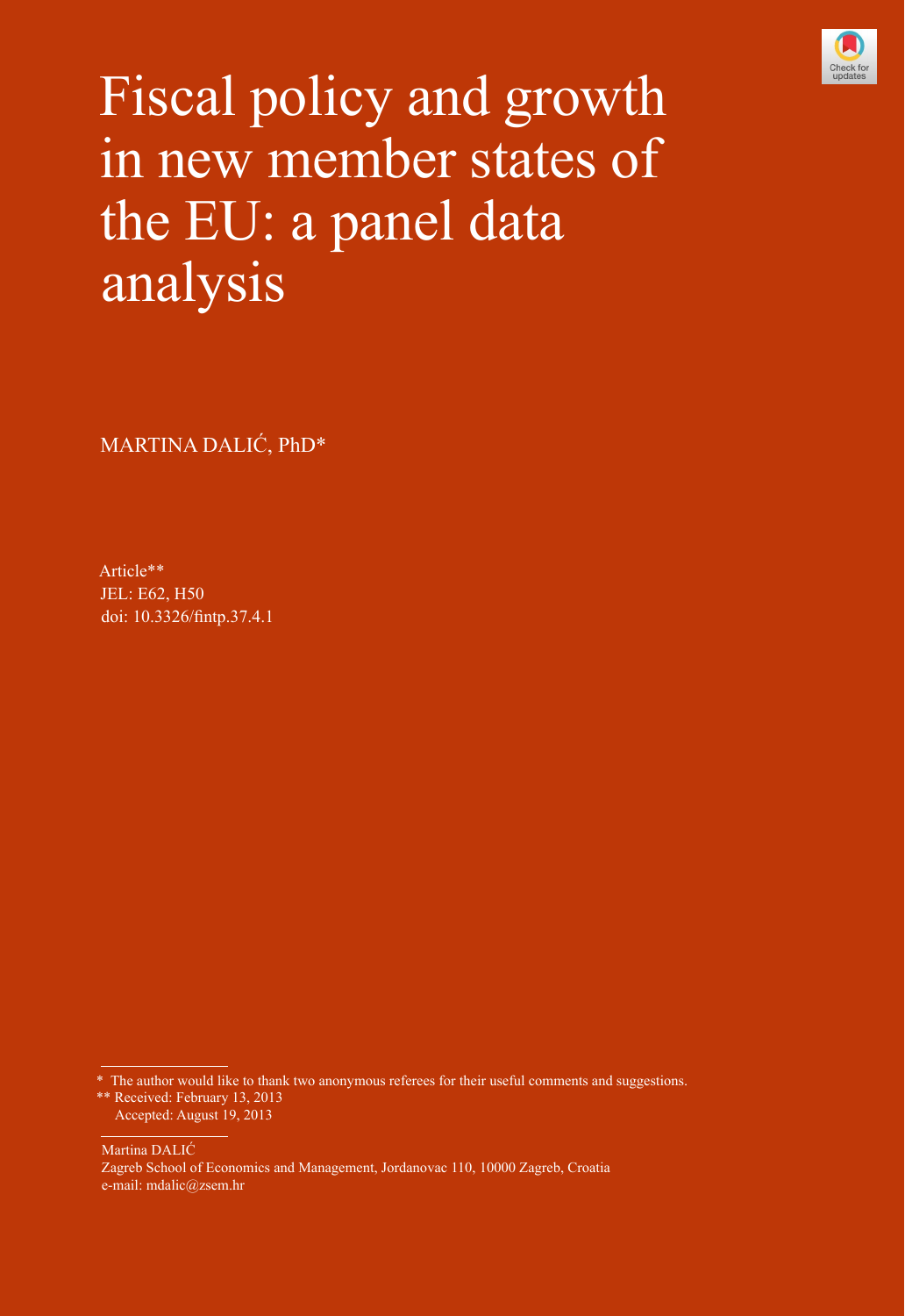# 336 **Abstract**

*Fiscal policy can have positive effects on economic growth through changes in the structure of total expenditure, i.e. reductions in unproductive or current expenditure, lower taxes, and higher government investment – provided that it is offset by a decrease in unproductive expenditure. Such changes reduce the size of government, which positively affects output growth. Lower volatility of government investment expenditure is also growth-enhancing. However, the strongest growth effects are found for improvements in the fiscal balance, in particular if achieved by a reduction in the size of government expenditure. This suggests that a cautious fiscal policy stance may be the best way to improve growth.* 

*Keywords: growth, productive expenditure, distortionary taxation, volatility, fiscal balance*

### **1 introduction**

The purpose of this paper is to shed some light on the growth effects of fiscal policy in new member states (NMS) of the EU. These countries have been only occasionally included in the previous research due to the lack or low quality of data. However, over time more data have become available. As these countries have functioned within the same institutional and legal framework as advanced EU economies for several years now, there is a need to understand the effects of fiscal policy on their growth path. This paper endeavours to fill this gap by analysing the relationship between fiscal policy and growth on a balanced panel of NMS and Croatia over the period 1999-2010.

Our empirical approach is based on a consistent treatment of the government budget constraint in the context of static and dynamic panel data analyses. A comprehensive analysis of the growth effects of fiscal policy requires that both sides of the budget be considered. However, to prevent perfect co-linearity among fiscal variables, growth-neutral fiscal variables have to be omitted (Kneller et al., 1999). This strategy allows us to investigate how a particular change in fiscal policy affects growth, and thus to suggest specific changes in fiscal instruments that could enhance growth.

The paper also studies the growth effects of volatility in government investment. Dalić (2013) showed that government expenditure in NMS is generally pro-cyclical, with a particularly strong pro-cyclical behaviour found for capital expenditure. This raises the question whether the high volatility of government investment could produce its own growth effects over and above those resulting from a given level of investment expenditure. An empirical investigation of the growth effects of volatility in government investment is particularly interesting for NMS, where the average level of such investment is relatively high.

37 (4) 335-360 (2013) FINANCIAL THEORY<br>PRACTICE 37 (4) 335-360 (2013) practice financial theory and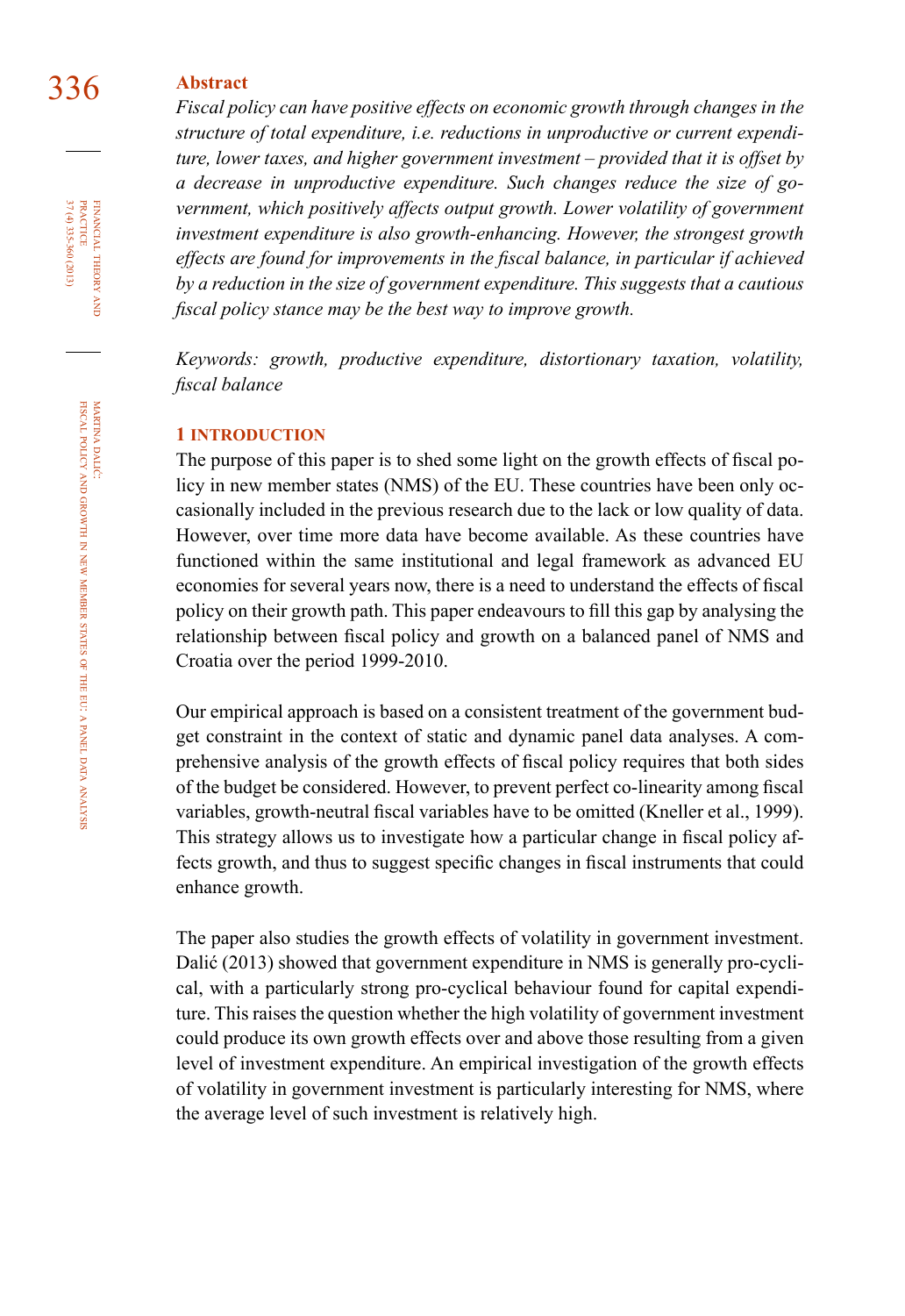The rest of the paper is organised as follows. Section two outlines key contribu-<br>337 tions to the literature on fiscal policy and growth. Section three discusses the data and estimation strategy. Section four presents baseline results of econometric analysis. Robustness analysis is presented in section five. Section six concludes.

# **2 literature review**

In the recent literature, the relationship between fiscal policy and growth has been articulated, among other contributions, in endogenous growth models of Lucas (1988), Romer (1990) and Aghion and Howitt (1992). The implications of endogenous growth models for fiscal policy were also examined by Barro (1990), who discussed how fiscal policy could affect both the level of output and its steady state growth rate.

In particular, Barro (1990) postulated that the impact of fiscal policy on growth is derived from the flow of government services, and introduced a distinction between distortionary and non-distortionary taxation and productive and unproductive expenditure. He categorised as distortionary those taxes that affect the investment/saving decisions of private agents with respect to accumulation of physical and human capital. Non-distortionary taxes in his classification were those that do not affect these decisions.

Government expenditure is differentiated according to its contribution to private production and productivity of total private capital (Zagler and Dürnecker, 2003). Expenditure categories that affect the productivity of private capital and/or the stock of total capital, such as expenditure on education (Lucas, 1988), health (Bloom, Canning and Sevilla, 2001), public infrastructure (Barro, 1990; Aschauer, 1988), research and development (Romer, 1990) and enforcement of property rights (La Porta et al., 1996) are considered productive. Expenditure categories that do not affect the productivity of private capital or add to/subtract from the stock of total capital are considered unproductive. The classification of certain expenditure components as unproductive does not mean that they are unnecessary or wasteful, but rather that their potential welfare effects are too difficult to assess to be a focus of the growth analysis. At the same time, they need to be considered because the taxation required to finance them has growth implications.

More generally, public expenditure, whether productive or unproductive, uses resources and diverts them from potentially more efficient private uses. Productivity of public expenditure therefore also depends on the degree of its substitutability/ complementarity with private expenditure (Irmen and Kuehnel, 2009). The overall impact of fiscal policy on growth is thus the net result of various positive and negative effects of fiscal policy instruments on productivity of overall capital and returns to human and physical capital (Zagler and Dürnecker, 2003).

37 (4) 335-360 (2013) FINANCIAL THEORY<br>PRACTICE 37 (4) 335-360 (2013) practice financial theory i<br>And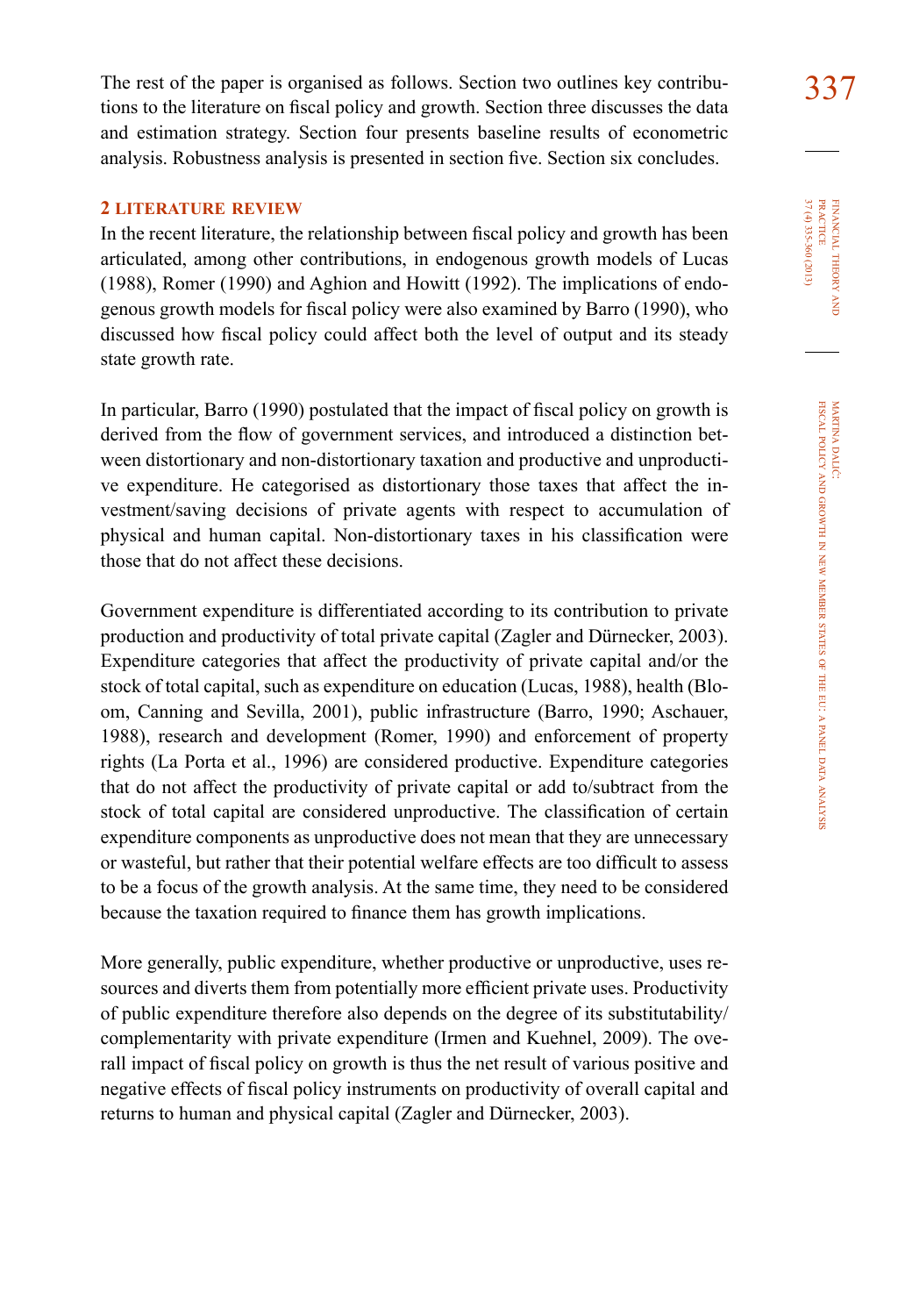338 The effect of individual public expenditure categories on growth cannot be assessed without consideration of the overall macroeconomic effects of fiscal policy and its implications for the sustainability of public finance. In the presence of Ricardian equivalence, fiscal expansion could leave overall output unchanged (Barro, 1979). At high levels of government debt, a permanent increase in government expenditure could even produce negative growth effects (Blanchard, 1990; Alesina et al., 2002; Alesina and Ardagna, 2009). Even in the absence of Ricardian equivalence, persistent fiscal deficits and high public debt could harm growth because deficits require the government to absorb additional resources from the private sector, which could have been used for the accumulation of private capital (Zagler and Dürnecker, 2003). Harmful effects of fiscal deficits and debt on growth could be further reinforced if government borrowing is used in order to finance less productive types of expenditure.

> These hypotheses have been empirically tested and extended in several directions, using for instance different classifications of government revenue and expenditure, and different treatments of government budget constraints, i.e. different ways of accounting for the linear dependency among revenue, expenditure and the fiscal balance. Devarajan, Swaroop and Zou (1996) concluded that the productivity of different expenditure components may depend on their share in total expenditure, i.e. the productivity of the same expenditure component may differ depending on its relative size. Public investment is generally recognised as a productive determinant of growth (Aschauer, 1986; Easterly and Rebelo, 1993; Canning and Pedroni, 2004). However, there is also evidence of insignificant growth effects of public investment (Afonso and Furceri, 2008).

> Kneller, Bleaney and Gemmell (1999) emphasized the need to include all fiscal policy variables in the analysis of growth effects of fiscal policy, so as to avoid the omitted variables bias. However, in order to avoid perfect co-linearity in such a case, variables with negligible growth effect should be excluded from regressions and treated as an implicit source of financing. Using this approach, Kneller, Bleaney and Gemmell (1999) showed that increases in productive expenditure have a positive effect on growth if achieved by non-distortionary taxes and cuts in unproductive expenditure. However, higher public investment has a negative effect on growth if the increase is financed with distortionary taxes. Bleaney, Gemmell and Kneller (2001) confirmed these results, and also found that government surpluses achieved through an increase in non-distortionary taxes and a reduction in unproductive expenditure have a positive impact on growth. Gemmell, Kneller and Sanz (2011) examined the robustness of previous results on the growth effects of fiscal policy on a sample of OECD countries, and again confirmed the negative growth effects of distortionary taxation and positive growth effects of productive expenditure.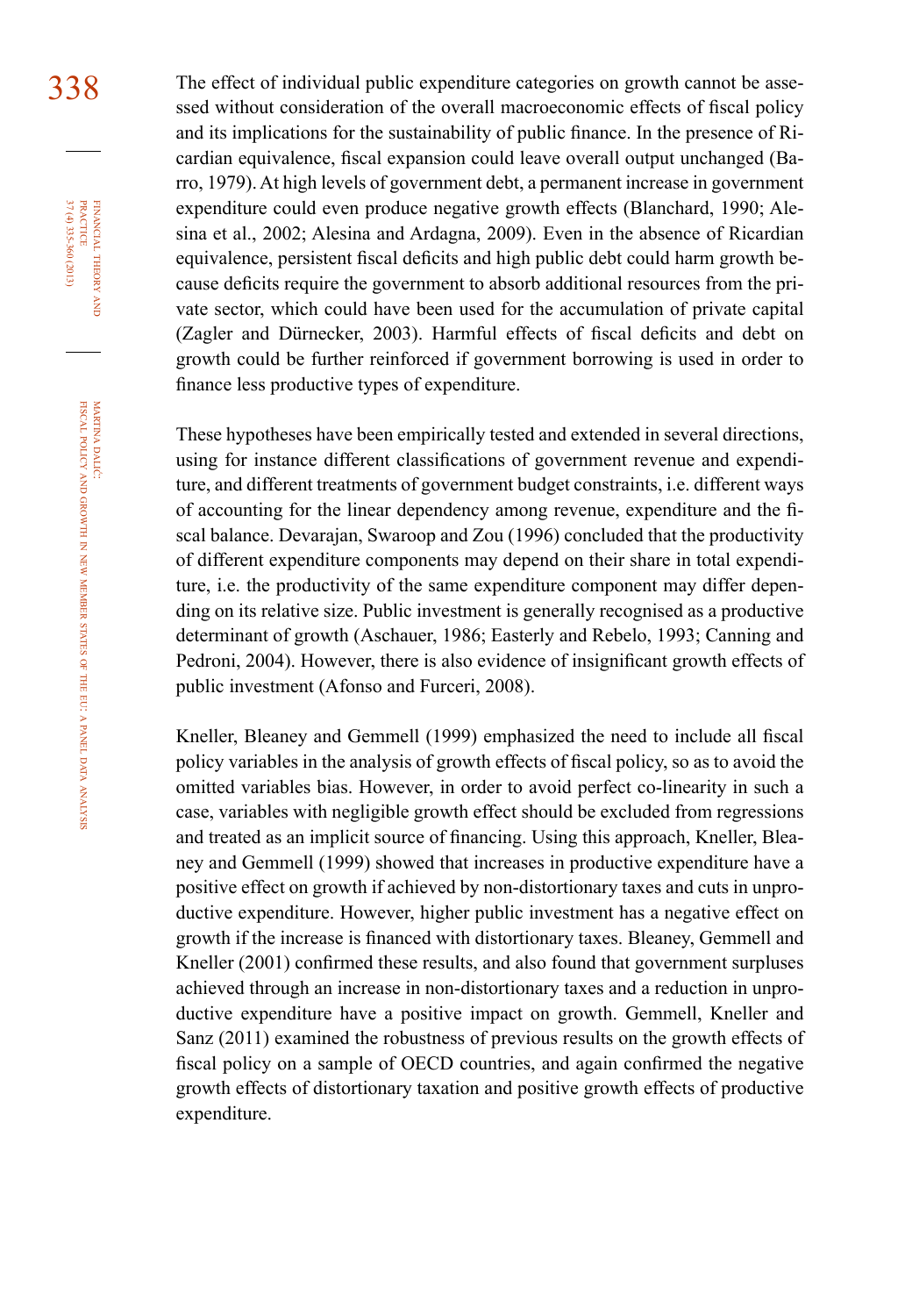Some newer research highlighted the relationship between macroeconomic vola-339 tility as an important additional channel of fiscal policy influence on growth. Fatas and Mihov (2003) argued that the volatility of government expenditure was the main determinant of business cycle volatility, which in turn negatively affects growth (see Hnatovska and Loayza, 2004 and Aghion and Banerjee, 2005). Fatas and Mihov (2009) also provided evidence that the volatility of public expenditure had its own direct effects on growth, which are independent of the effects of output volatility on growth. Afonso and Furceri (2008) confirmed the harmful growth effects of volatility of total expenditure and investment expenditure for EU-15 countries.

In sum, the literature underlying the analysis carried out in this paper focuses on the effects of fiscal policy on private sector behaviour and the formation of human and physical capital. Fiscal policy affects economic growth through both the level and volatility of taxes and government expenditure. Moreover, the impact of fiscal policy on growth will depend on which taxes and expenditures are adjusted.

### **3 methodology and data**

The relationship between fiscal policy instruments and growth is estimated by regressing the annual rate of real GDP growth on a set of conditioning non-fiscal variables and a set of fiscal explanatory variables. Therefore, the following growth equation is estimated (subscripts denote country *i* and year *t*).

$$
g_{i,t} = \alpha + \sum_{k=1}^{k} \beta_k Y_{ik,t} \sum_{j=1}^{m} \gamma_j X_{ij,t} + u_{i,t}
$$
 (1)

Where:

- $-g_{i,t}$  denotes the growth rate of real GDP for country *i* (i = 1..13) in year *t*  $(t = 1..12)$
- $-Y_{i,t}$  is a matrix of *k* non-fiscal variables (k = 1..5) expressed in logarithms
- $X_{i,j}$  is a matrix of *m* (m = 1..13) fiscal variables expressed in logarithms that also includes a variable measuring the volatility of government investment expenditure.

The choice of non-fiscal explanatory variables follows the standard approach in the literature: as proposed by Levine and Renelt (1992), we include initial GDP per capita (i.e. lagged GDP per capita), inflation, average growth rate of labour force, the share of investment in GDP, and openness (for definitions of variables see the appendix).

The expected sign of the coefficient on GDP per capita is negative: poorer economies normally grow faster than richer ones. Lagged inflation is also expected to have a negative coefficient: high inflation is bad for growth because it discourages investment in long-term projects (Barro, 2003). The growth rate of labour force and the share of investment in GDP directly affect the production function through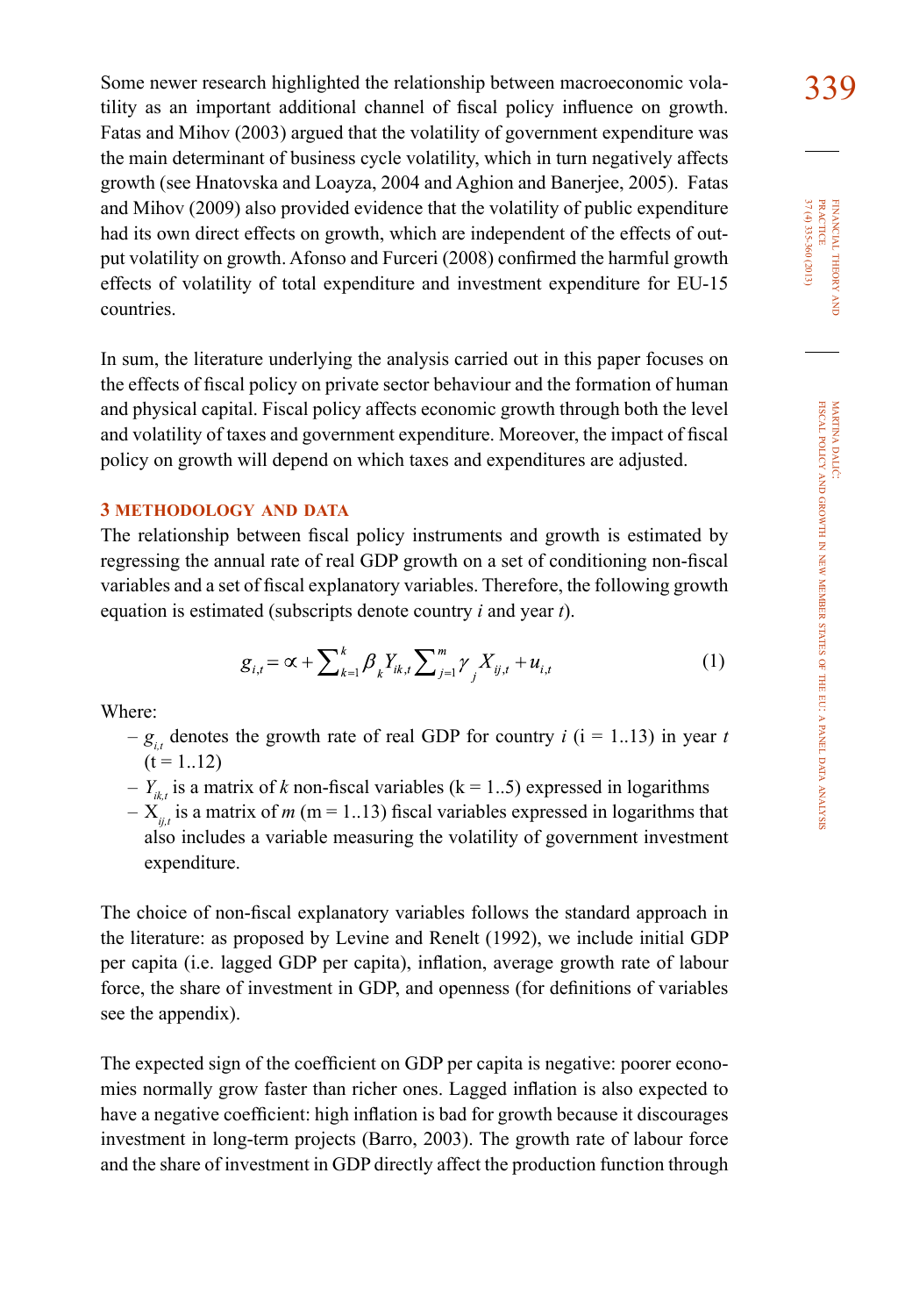340 supply of labour and physical capital; their coefficients should therefore be positive. Openness has an ambiguous effect on growth: a more open economy could grow faster than a less open economy if there is sufficient external demand. However, a more open economy is also more exposed to external shocks. The sign of the coefficient on openness therefore has to be determined empirically for the sample at hand.

The set of fiscal variables includes:

- a measure of volatility of government investment expenditure, defined by equation (2) and included with a lag of one year;
- variables describing the overall government activity, i.e. total revenue, total expenditure and fiscal balance;
- disaggregated components of revenue and expenditure.

All fiscal variables are measured as a share of GDP and expressed in logarithms; their scope is related to general government. For details, see the appendix.

Volatility of government investment expenditure is measured by squared deviations of the annual level of country's investment from the sample average:

$$
VOL\_INV_{i,t} = (GOV\_INV_{i,t} - (\frac{1}{T} \sum_{t=1}^{T} GOV\_INV_{i,t}))^{2}
$$
 (2)

where *GOV\_INV<sub>i</sub>*, represents the share of government investment expenditure in GDP in country *i* in year *t*. This measure of volatility does not discriminate between increases and decreases in the level of government investment; i.e. it only signals the intensity of a change regardless of its direction. We expect the coefficient on this variable to have a negative sign because changes in the level of government investment may increase uncertainty about the inputs the government provides for private production. Volatile public capital formation may also lead to wrong strategic positioning of private production and to suboptimal private production capacity that cannot be easily altered. Therefore we include this variable with a one-year lag.

As discussed above, to study the impact of fiscal policy on growth we need to distinguish between distortionary and non-distortionary taxes, and productive and unproductive expenditure. Table 1 provides the classification used in this paper. While all major taxes are distortionary in some respect, the distortions that are relevant for growth are taken to be those related to decisions on saving and investment. Therefore, taxes on income, profit and social contributions are classified as distortionary – they introduce tax wedge that can change the incentives to accumulate physical and human capital, which can in turn harm economic growth (Zagler and Dürnecker, 2003). Taxes on goods and services are considered non-distortionary – or rather, less distortionary for growth – because they do not

financial

theory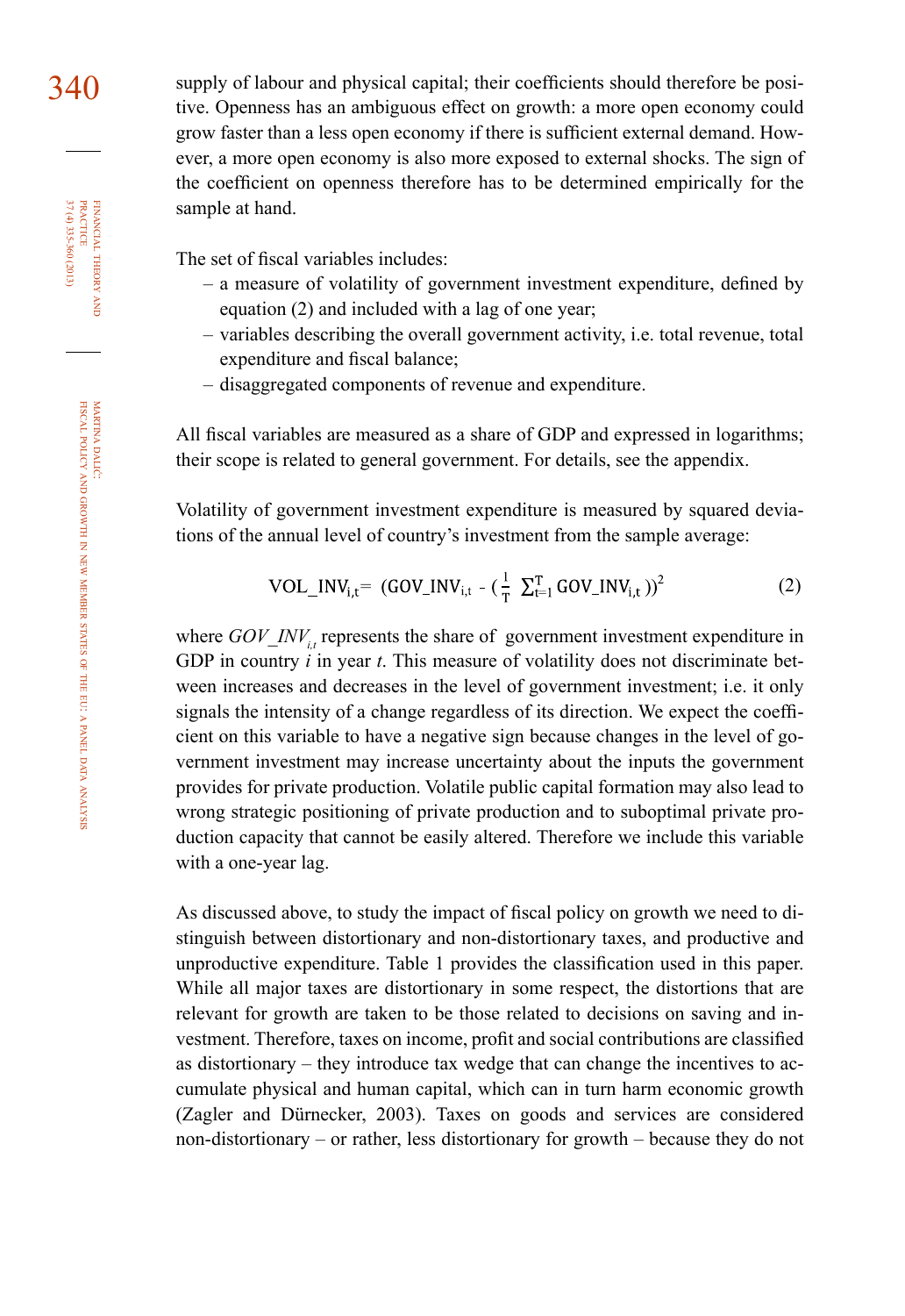distort consumption-saving decisions at different dates (Bleaney, Gemmell and 341) Kneller, 2001).

# **Table 1**

*Fiscal variables* 

|                           | <b>Fiscal variable included</b><br>in regression equation | Revenue/expenditure<br>category included in fiscal variable |
|---------------------------|-----------------------------------------------------------|-------------------------------------------------------------|
|                           |                                                           | Taxes on income, profit and property                        |
|                           | Distortionary taxes                                       | Social contributions                                        |
| Revenues                  |                                                           | Taxes on domestic goods and services                        |
|                           | Non-distortionary taxes                                   | Taxes on international trade                                |
|                           | Other taxes                                               | Non tax revenue and other taxes                             |
|                           | Productive expenditure_health                             | Health expenditure                                          |
|                           | Productive expenditure education                          | Education expenditure                                       |
|                           | Other productive expenditure                              | Expenditure on public order and safety                      |
| Functional classification |                                                           | Defence expenditure                                         |
|                           |                                                           | Expenditure on economic affairs                             |
|                           |                                                           | Expenditure on environment protection                       |
|                           |                                                           | Social security and welfare expenditure                     |
|                           |                                                           | Expenditure on recreation                                   |
|                           | Unproductive expenditure                                  | Expenditure on housing                                      |
|                           |                                                           | Expenditure on general public services                      |
|                           |                                                           | Compensation of employees                                   |
|                           |                                                           | Social benefits                                             |
|                           | Current expenditure                                       | <b>Subsidies</b>                                            |
|                           |                                                           | Interest payments                                           |
| Economic classification   |                                                           | Other current and capital transfers                         |
|                           | Investment expenditure                                    | Gross fixed capital formation                               |

Distinguishing between productive and unproductive expenditure in the available statistics is more problematic than distinguishing between distortionary and nondistortionary taxes. The reason is that the underlying statistical principles of economic and functional classifications of expenditure are not guided by growth considerations. For instance, few would disagree that health and education expenditures are productive, i.e. have positive growth effects. But expenditure on economic affairs is composed of both productive expenditure items, e.g. spending on public transport and communication, and unproductive spending such as subsidies to loss-making public enterprises. These issues are recognised in the literature using the functional classification (see Kneller, Bleaney and Gemmell, 1999; Gemmell, Kneller and Sanz, 2011; Adam and Bevan, 2005), and have led some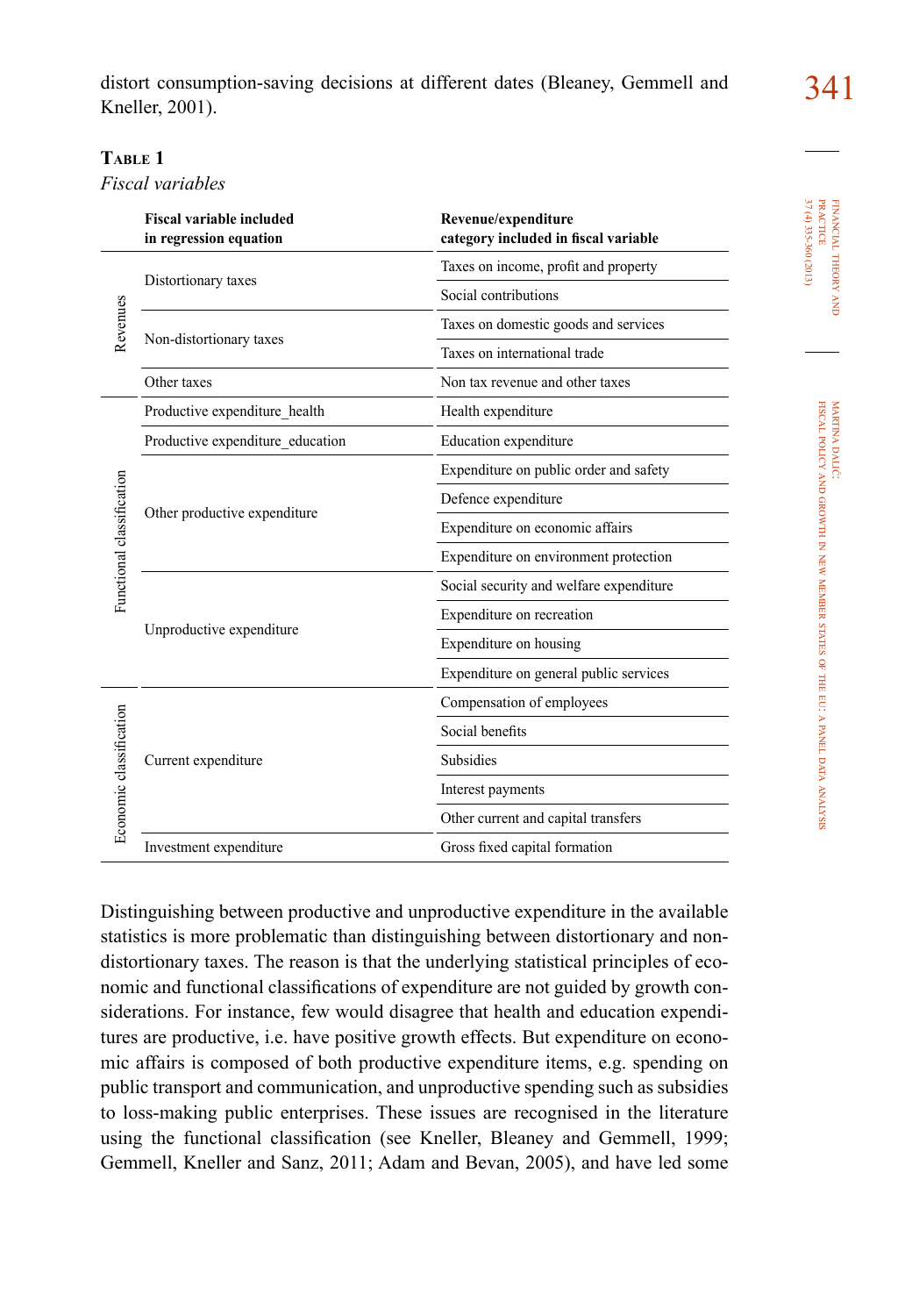342 authors to use the economic classification of expenditure instead (Gupta et al., 2002; de Avila and Strauch, 2003; Afonso and Furceri, 2008).

> The approach taken in this paper tries to circumvent, to the extent possible, some of these issues by using both classifications. Therefore, the regression equation (1) is first estimated for disaggregated expenditure variables based on the functional classification, and then for expenditure variables based on the economic classification. The results of these two approaches are complementary rather than mutually exclusive. For example, positive growth effects of government investment (derived from the economic classification) are not in contradiction with positive growth effects of spending on education (derived from the functional classification).

> Expenditure on economic services is on balance considered productive because one of its largest components is expenditure on transport and communication, which normally has positive effect on growth (Easterly and Rebelo, 1993). Expenditure on defence and public order and safety is considered productive because it serves to maintain the rule of law and thus contributes to investor security and the stability of property rights, which are growth-enhancing (Barro, 1990).

> Expenditure classified as unproductive includes social security and welfare, housing, recreation and public administration. Spending on these items does not directly affect private production and capital formation. One should note, however, that the quality and efficiency of public administration are reflected in the quality of institutions that are recognised as important determinants of growth in institutional economics (Acemoglu, 2012). Therefore, it is also possible to argue that expenditure on general public services should be considered productive. In order to address this issue, in the robustness analysis in section five we use an alternative classification that includes expenditure on general public services as productive.

> When economic classification is used, total expenditure is grouped into current and investment expenditure. Investment expenditure is considered productive and current expenditure on balance unproductive because of the large weight of social security benefits, subsidies and interest payments. Regarding compensation of employees, the same caveat holds as with functional expenditure on general public services; however, we did not test for this case separately in the robustness analysis.

> The estimation strategy follows Kneller, Bleaney and Gemmell (1999) and Bleaney, Gemmell and Kneller (2001). They pointed out that the results of regressions examining the relationship between fiscal policy and growth depend on how one treats the budget constraint. If the set of fiscal variables includes all the elements of the budget, i.e. government revenue, expenditure and the fiscal balance, then

FINANCIAL THEORY<br>PRACTICE 37 (4) 335-360 (2013) 37 (4) 335-360 (2013) practice financial theory and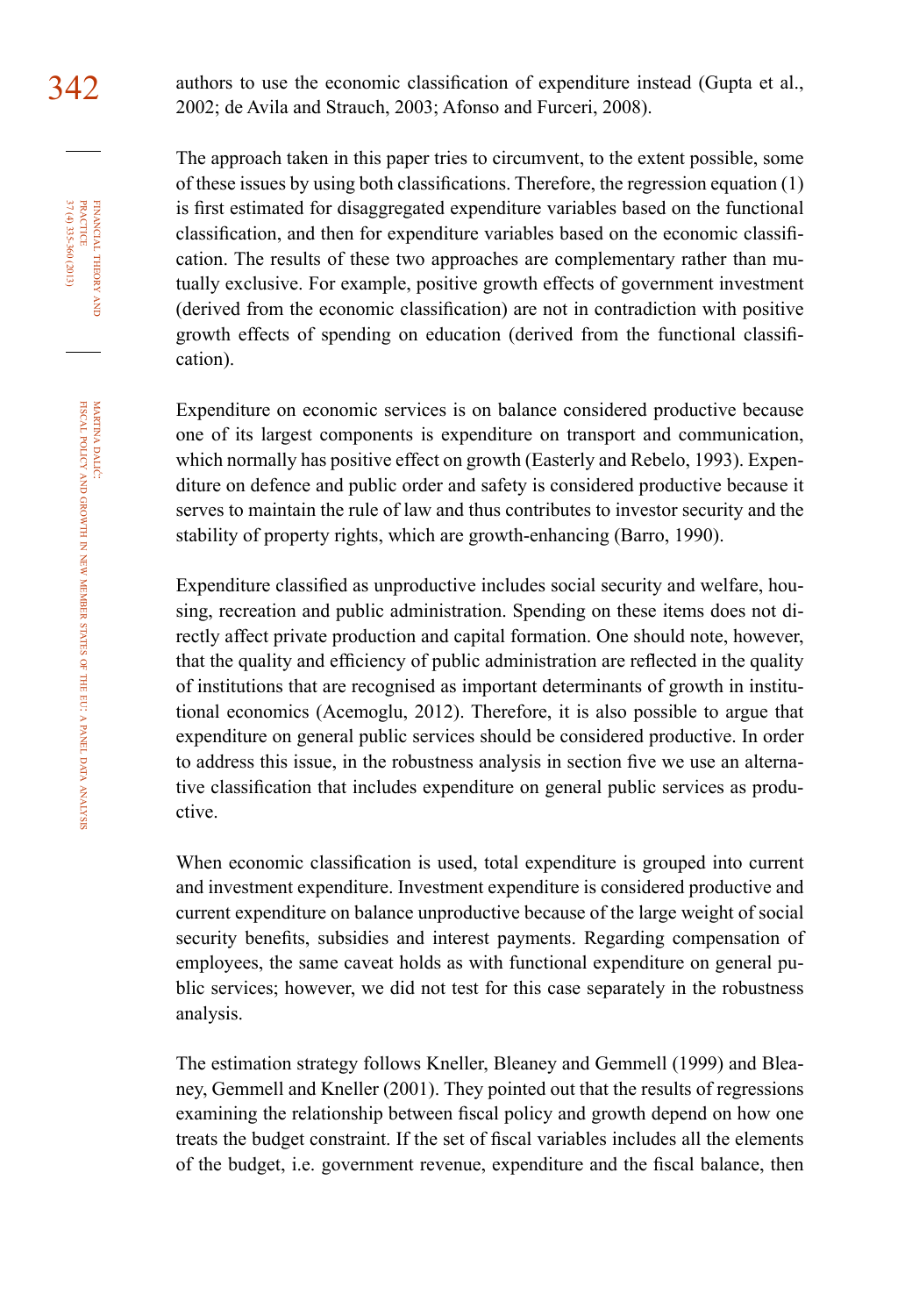they sum up to zero and perfect co-linearity is present. To avoid the problem of  $343$ perfect co-linearity, at least one fiscal variable entering the budget constraint should be omitted. This variable then represents the implicit source of financing of a unit change in the relevant fiscal variables that are included in the regression. Kneller, Bleaney and Gemmell (1999) showed that the size of coefficients on fiscal variables included in the regression changes depending on the omitted fiscal variable. In other words, the effect of a particular fiscal policy instrument on growth may change depending on the way it is financed.

Kneller, Bleaney and Gemmell (1999) suggested that the omitted variables should be those that theory suggests do not affect the production function. Good candidates for omitted variables are thus unproductive expenditure, non-distortionary taxes, and the two taken together. Furthermore, if these variables are really growth-neutral, their coefficients should be insignificant when included in regressions. Adam and Bevan (2005) cautioned that country heterogeneity made it difficult to identify any revenue or expenditure category as growth-neutral across all countries. Therefore, coefficient estimates in this type of regression should be interpreted as measuring the effect of a particular fiscal variable net of the effect of omitted fiscal variables. Gemmell (2001) further noted that even where all government expenditure was productive, any increase in taxes from an already high ratio of taxes or expenditure to GDP could generate negative growth effects.

In this paper, we compiled data for a balanced panel of ten new EU member states and Croatia over the period 1999-2010. These countries were only occasionally considered in previous research due to either the non-existence or the low quality of data, especially in view of the structural breaks and rapid changes these countries went through in the 1990s. We chose 1999 as the initial year in the sample because most countries began their EU accession talks at the time, which gradually led to an improvement in the quality of data. Croatia is included in the sample because it completed the alignment with EU standards through 2010. The sources of data are the Eurostat data base, the WDI data base (for some control variables) and national sources for Croatia.

### **4 empirical results**

### **4.1 descriptive statistics and bivariate analysis**

The descriptive statistics for regression variables are presented in table 2. They confirm the large variability of data across the sample. The sample average growth rate amounted to 3.4%, and the average share of total expenditure in GDP to 41.6%. The sample average government balance was a deficit of 3.4% of GDP. All countries in the sample had on average higher unproductive than productive expenditure, and higher distortionary than non-distortionary taxes.

37 (4) 335-360 (2013) FINANCIAL THEORY<br>PRACTICE 37 (4) 335-360 (2013) practice financial theory and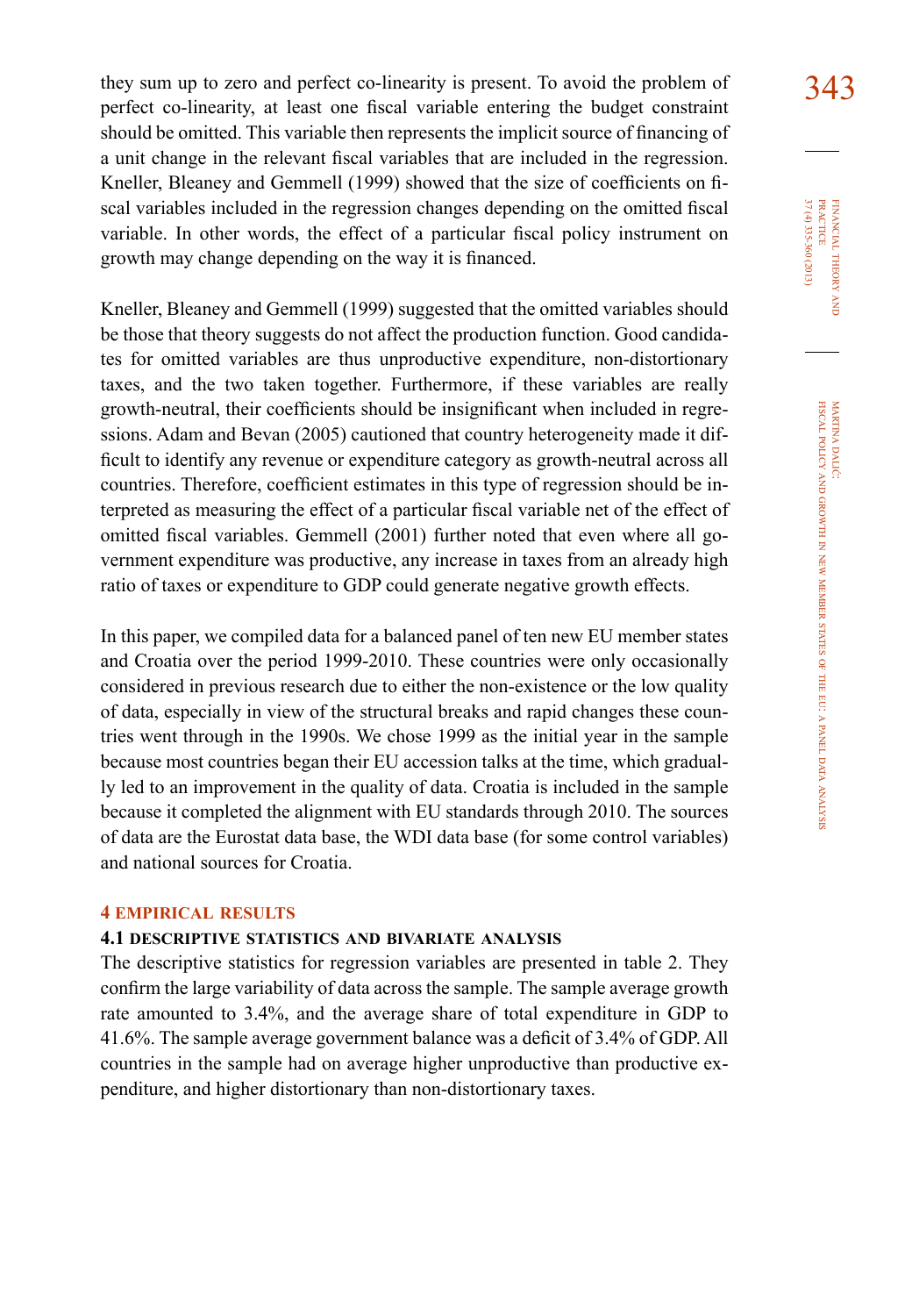# 344 **Table 2**

### *Descriptive statistics*

|                                            | Average | <b>Standard</b><br>deviation |          | Maximum/<br>country  |         | Minimum/<br>country   |
|--------------------------------------------|---------|------------------------------|----------|----------------------|---------|-----------------------|
| Growth rate of output                      | 3.4     | 4.5                          |          | 11.5 Latvia (2006)   | $-17.7$ | Latvia (2009)         |
| GDP per capita, cons.<br><b>EUR</b>        | 6,812.2 | 3,866.1                      | 16,740.8 | <b>Cyprus</b> (2008) | 1,612.9 | Bulgaria (1999)       |
| Investment ratio, % of<br><b>GDP</b>       | 23.5    | 4.3                          | 34.9     | Estonia (2006)       | 14.2    | Malta (2000)          |
| Openness, % of GDP                         | 117.2   | 32.0                         | 194.8    | Malta (2000)         | 53.2    | Romania (2010)        |
| Inflation, ch                              | 5.1     | 6.2                          | 45.8     | Romania (1999)       | $-1.1$  | Lithuania (2003)      |
| Labour force growth,<br>in $\%$            | $-0.06$ | 1.48                         | 4.3      | Slovenia (2004)      | $-8.8$  | Romania (2002)        |
| Total revenue, % of GDP                    | 38.2    | 3.7                          | 46.9     | Hungary (2010)       | 31.7    | Lithuania (2004)      |
| Total expenditure, % of<br><b>GDP</b>      | 41.6    | 4.8                          | 52.2     | Hungary (2006)       |         | 33.0 Lithuania (2003) |
| Fiscal balance, % of GDP                   | $-3.4$  | 2.8                          | 3.4      | Cyprus (2007)        | $-12.3$ | Slovakia (2000)       |
| Distortionary taxes, % of<br><b>GDP</b>    | 20.3    | 2.7                          | 25.8     | Cyprus (2007)        | 13.2    | Bulgaria (2010)       |
| Non-distortionary taxes,<br>% of GDP       | 13.6    | 2.2                          | 18.6     | Croatia (2000)       | 10.1    | Slovakia (2010)       |
| Other revenue, % of GDP                    | 5.1     | 1.2                          | 10.4     | Bulgaria (1999)      | 3.2     | Romania (2000)        |
| Productive exp.<br>education, % of GDP     | 5.2     | 1.1                          | 7.5      | Cyprus $(2010)$      | 3.3     | Croatia (2006)        |
| Productive expenditure<br>health, % of GDP | 5.0     | 1.3                          | 7.8      | Czech R. (2010)      | 2.5     | Bulgaria (2001)       |
| Other productive<br>expenditure, % of GDP  | 9.7     | 1.8                          | 17.4     | Slovakia (2000)      |         | 6.4 Poland (2000)     |
| Unproductive<br>expenditure, % of GDP      | 21.6    | 3.9                          | 31.6     | Hungary (2009)       |         | 14.6 Estonia (2006)   |
| Government investment,<br>% of GDP         | 3.6     | 1.1                          | 6.8      | Czech R. (2003)      | 1.1     | Latvia (2001)         |
| Current expenditure,<br>% of GDP           | 36.5    | 4.4                          | 47.0     | Hungary (2009)       |         | 27.8 Estonia (2007)   |
| Variability of government<br>investment    | 0.87    | 1.30                         |          | 0.0 Hungary (2004)   |         | 7.1 Romania (1999)    |

Table 3 presents bivariate correlations between regression variables. Improvements in fiscal balance (i.e. higher surpluses or lower deficits) are strongly and positively correlated with real GDP growth, while total government revenue and expenditure, as well as some of their disaggregated components, are negatively correlated with growth. As expected, different revenue and expenditure components are highly correlated with each other, highlighting the importance of the estimation strategy that avoids perfect multi co-linearity among fiscal variables.

The preliminary findings from bivariate simple regressions are reported in graph 1. The top left-hand panel shows a negative relationship between government size and growth. The bottom left-hand panel shows a positive relationship between improvements in fiscal balance and growth. The right-hand panels indicate nega-

martina

financial

37 (4) 335-360 (2013) practice

37 (4) 335-360 (2013) FINANCIAL THEORY PRACTICE

theory and

dalić: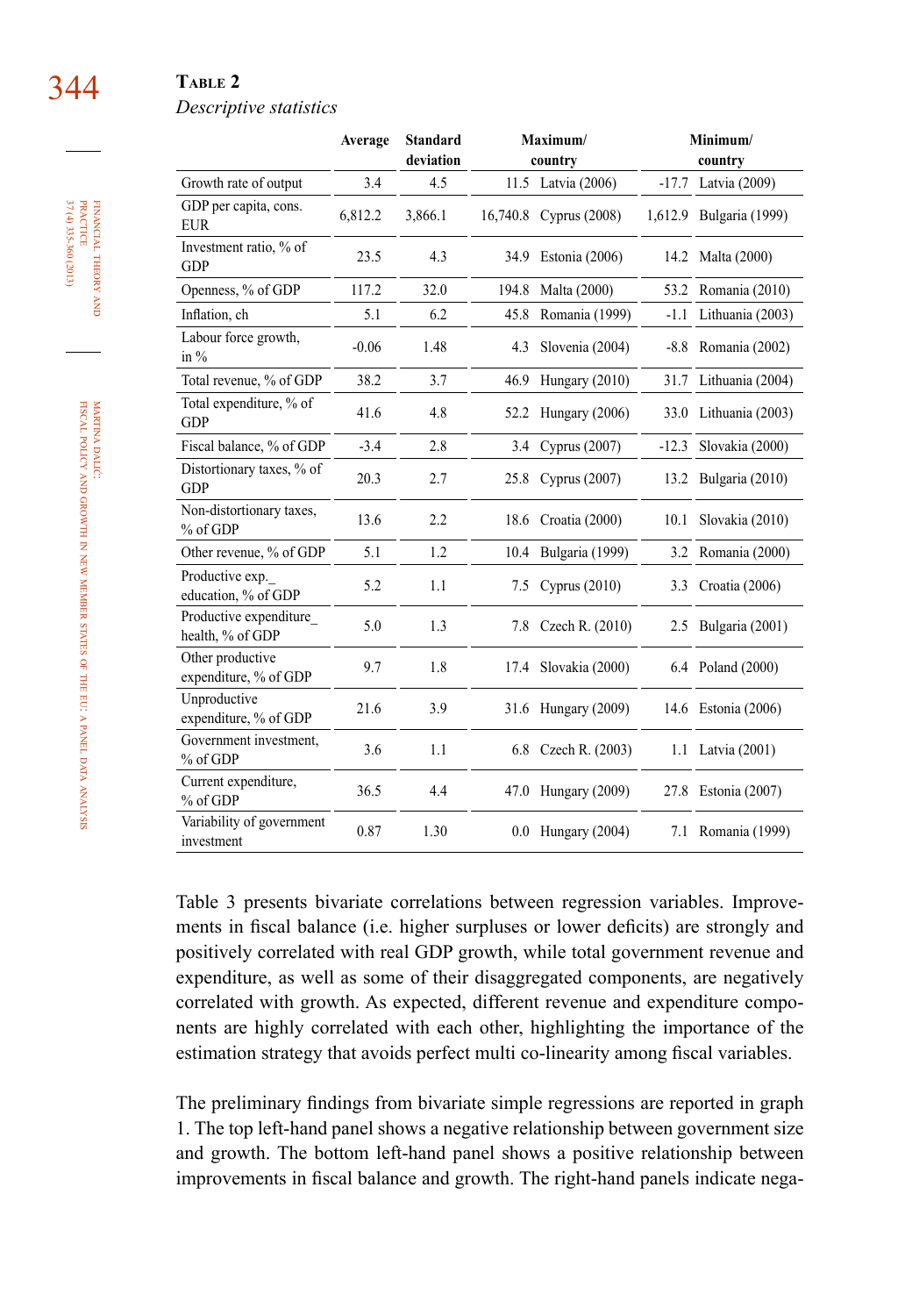tive correlation between the level of total revenue and growth (top) and the volatility of government investment and growth (bottom).

# **Graph 1**

*Overall government activity and growth*



*Source: Author's calculation.*

# **4.2 baseline regressions**

Equation (1) was estimated using two-way fixed effects OLS estimator with the correction for first-order serial correlation in the error term. The Hausman test of significance of fixed versus random effects confirmed that it was appropriate to use the fixed effects estimator. The likelihood ratio test for the significance of fixed effects indicated the importance of both cross-section and time effects, which led us to use the two-way fixed effects estimator.

Column (2) in table 4 reports the baseline results for non-fiscal variables and the volatility of government investment. Columns (3) to (5) show the estimates with different aggregate fiscal variables.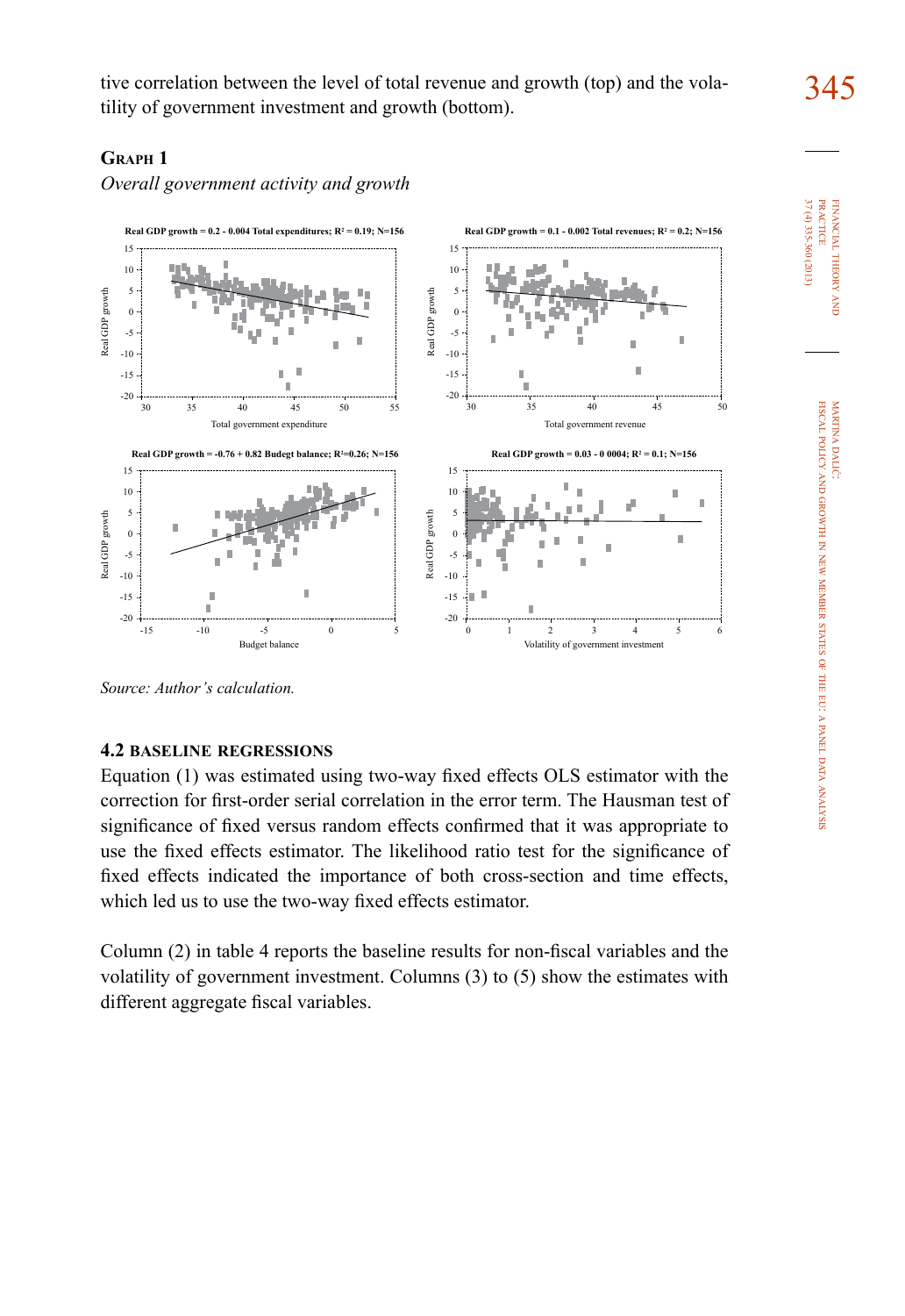| rscal                                                          | contained ANNIFERRATION<br><b>CONTRACT DESCRIPTION</b> |
|----------------------------------------------------------------|--------------------------------------------------------|
|                                                                |                                                        |
|                                                                |                                                        |
|                                                                |                                                        |
| ALTO OROQUALE IN NEW MEXINES OF THE EC. A PANNEL DATA NANAVANY |                                                        |
|                                                                |                                                        |
|                                                                |                                                        |
|                                                                |                                                        |
|                                                                |                                                        |
|                                                                |                                                        |
|                                                                |                                                        |

financial theory FINANCIAL THEORY AND PRACTICE  $\frac{37(4)}{37(4)}\frac{335-360(2013)}{37(4)}$ 37 (4) 335-360 (2013) practice

346

# **Table 3**

Variables expressed as percent of GDP, unless stated otherwise *Variables expressed as percent of GDP, unless stated otherwise* **Bivariate correlations** *Bivariate correlations*

|                                                                                        | growth<br>ĝ<br>Real | GDPper<br>capita,<br>EUR | Invest-<br>ments | Open-<br>ness | Inflation<br>rate | force<br>growth<br>Labor | Fiscal<br>balance | expendi-<br>Total<br>tures | revenues<br>Total | Expendi-<br>ture on<br>educa-<br>tion | Expendi-<br>ture on<br>health | prod.<br>expendi-<br>Other<br>ture | Unpro-<br>ductive<br>expendi-<br>ture | Distor-<br>tionary<br>taxes | distortio-<br>Non-<br>taxes<br>nary | Govern-<br>invest-<br>$m$ ent<br>ment | expen-<br>diture<br>ģ<br>rent | Variabi<br>lity of<br>gov.<br>linvest-<br>ment |
|----------------------------------------------------------------------------------------|---------------------|--------------------------|------------------|---------------|-------------------|--------------------------|-------------------|----------------------------|-------------------|---------------------------------------|-------------------------------|------------------------------------|---------------------------------------|-----------------------------|-------------------------------------|---------------------------------------|-------------------------------|------------------------------------------------|
| Real GDP growth, in %                                                                  | $\approx$           |                          |                  |               |                   |                          |                   |                            |                   |                                       |                               |                                    |                                       |                             |                                     |                                       |                               |                                                |
| GDP per capita, EUR                                                                    | $-0.08$             | 1.00                     |                  |               |                   |                          |                   |                            |                   |                                       |                               |                                    |                                       |                             |                                     |                                       |                               |                                                |
| Investments                                                                            | $0.29***$           | $-0.17**$                | 00               |               |                   |                          |                   |                            |                   |                                       |                               |                                    |                                       |                             |                                     |                                       |                               |                                                |
| Openness                                                                               | 0.10                | $0.23***$                | $0.15*$          | 1.00          |                   |                          |                   |                            |                   |                                       |                               |                                    |                                       |                             |                                     |                                       |                               |                                                |
| Inflation rate                                                                         | 0.07                | $-0.05$                  | $-0.02$          | $-0.35***$    | 1.00              |                          |                   |                            |                   |                                       |                               |                                    |                                       |                             |                                     |                                       |                               |                                                |
| Labour force growth, in %                                                              | 0.06                | $0.19**$                 | $0.21***$        | $0.18***$     | 0.03              | $\frac{1}{2}$            |                   |                            |                   |                                       |                               |                                    |                                       |                             |                                     |                                       |                               |                                                |
| Fiscal balance                                                                         | $0.52*** -0.05$     |                          | $0.34***$        | 0.05          | 0.09              | 0.05                     | 1.00              |                            |                   |                                       |                               |                                    |                                       |                             |                                     |                                       |                               |                                                |
| Total expenditures                                                                     | $-0.4***$           | $0.31***$                | $-0.26***$       | 0.08          | $-0.06$           | 0.07                     | $-0.63***$        | $\approx$                  |                   |                                       |                               |                                    |                                       |                             |                                     |                                       |                               |                                                |
| Total revenues                                                                         | $-0.17**$           | $0.36***$                | $-0.08$          | 0.14          | $-0.01$           | 0.13                     | $-0.05$           | $0.80***$                  | 1.00              |                                       |                               |                                    |                                       |                             |                                     |                                       |                               |                                                |
| Exp. on education                                                                      | $-0.13$             | $0.51***$                | $-0.10$          | 0.14          | $0.10\,$          | 0.11                     | 0.02              | $0.14*$                    | $0.20**$          | 1.00                                  |                               |                                    |                                       |                             |                                     |                                       |                               |                                                |
| Exp. on health                                                                         | $-0.19**$           | $0.14*$                  | 0.11             | $0.36***$     | $-0.23***$        | 0.01                     | $-0.28***$        | $0.46***$                  | $0.38***$         | $-0.10$                               | 1.00                          |                                    |                                       |                             |                                     |                                       |                               |                                                |
| Other prod. expend.                                                                    | $-0.20***$          | $-0.19**$                | $0.21***$        | 0.08          | $-0.34***$        | 0.05                     | $-0.37***$        | $0.33***$                  | $0.14*$           | $-0.46***$                            | $0.27**$                      | 1.00                               |                                       |                             |                                     |                                       |                               |                                                |
| Unproductive exp.                                                                      | $-0.34***$          | $0.28***$                | $-0.44***$       | $-0.09$       | $0.14*$           | 0.03                     | $-0.52***$        | $0.88***$                  | $0.74***$         | $0.14*$                               | $0.15*$                       | 0.00                               | 1.00                                  |                             |                                     |                                       |                               |                                                |
| Distortionary taxes                                                                    | $-0.13$             | $0.34***$                | 0.03             | $0.34***$     | $-0.02$           | 0.02                     | $-0.24*$          | $0.64***$                  | $0.65***$         | $0.23***$                             | $0.55***$                     | $0.16***$                          | $0.48***$                             | 1.00                        |                                     |                                       |                               |                                                |
| Non-distort. taxes                                                                     | $-0.03$             | $0.24***$                | $-0.13*$         | $-0.09$       | $-0.03$           | 0.15                     | 0.13              | $0.43***$                  | $0.66***$         | $-0.01$                               | $0.00\,$                      | $-0.04$                            | $0.54***$                             | $-0.05$                     | $\approx$                           |                                       |                               |                                                |
| Government invest                                                                      | $-0.09$             | 0.00                     | $0.34***$        | 0.00          | $-0.03$           | $0.17*$                  | $-0.05$           | 0.09                       | 0.08              | 0.10                                  | 0.03                          | $0.34***$                          | $-0.09$                               | 0.00                        | $-0.02$                             | 1.00                                  |                               |                                                |
| Current expenditure                                                                    | $-0.42***$          | $0.31***$                | $-0.34***$       | $0.08\,$      | $-0.05$           | 0.03                     | $-0.62***$        | $0.98***$                  | $0.78***$         | 0.12                                  | $0.46***$                     | $0.26***$                          | $0.90***$                             | $0.64***$                   | $0.44***$                           | $-0.13$                               | 1.00                          |                                                |
| Variability of gov. inv.                                                               | $-0.02$             | $-0.23***$               | $0.18***$        | $-0.29***$    | 0.05              | $\overline{0}$ .         | $\overline{0}$    | $-0.10$                    | $-0.22**$         | $-0.13$                               | $-0.12$                       | $0.21***$                          | $-0.15*$                              | $-0.16**$                   | $-0.19**$                           | 0.18                                  | $-0.14$                       | 1.00                                           |
| * vignificant at 10 percent: ** vignificant at 5 percent: *** vignificant at 1 percent |                     |                          |                  |               |                   |                          |                   |                            |                   |                                       |                               |                                    |                                       |                             |                                     |                                       |                               |                                                |

significant at 1 percent. *\* significant at 10 percent; \*\* significant at 5 percent; \*\*\* significant at 1 percent.* significam at 5 percent, significant at 10 percent; \*

Source: Author's calculation. *Source: Author's calculation.*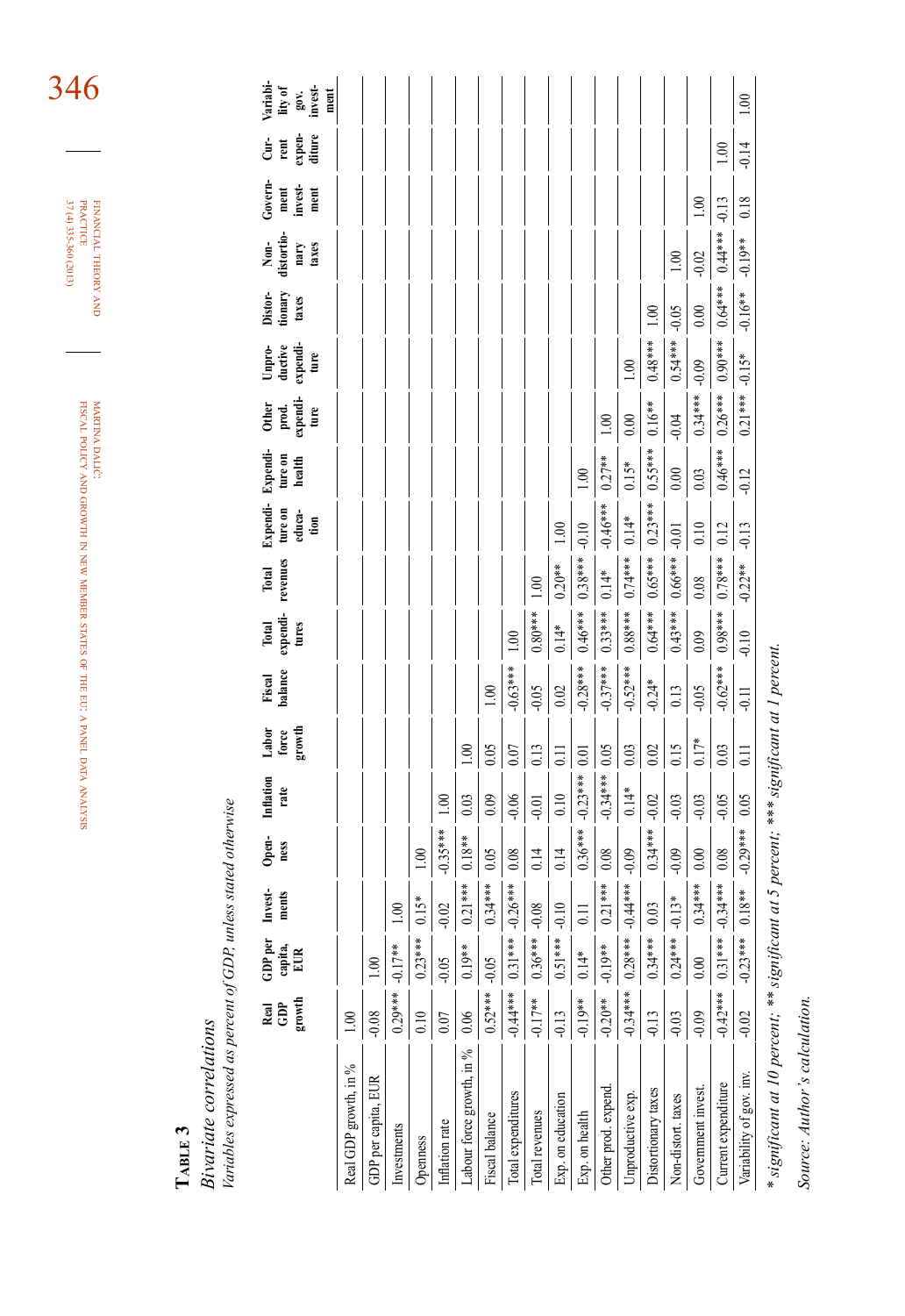# 347 **Table 4** *Growth effects of overall government activity Estimation method: OLS two-way fixed effects Dependent variable: real output growth rate*

|                             | <b>Baseline</b> | <b>Fiscal balance</b>                                                                                                                                                                                                                                                                                                                                                                                                                                                                                                                                                      | <b>Total revenue</b>                                                           | <b>Total expenditure</b> |
|-----------------------------|-----------------|----------------------------------------------------------------------------------------------------------------------------------------------------------------------------------------------------------------------------------------------------------------------------------------------------------------------------------------------------------------------------------------------------------------------------------------------------------------------------------------------------------------------------------------------------------------------------|--------------------------------------------------------------------------------|--------------------------|
| 1                           | $\mathbf{2}$    | 3                                                                                                                                                                                                                                                                                                                                                                                                                                                                                                                                                                          | $\overline{\mathbf{4}}$                                                        | 5                        |
|                             | $-0.166***$     | $-0.149***$                                                                                                                                                                                                                                                                                                                                                                                                                                                                                                                                                                | $-0.154***$                                                                    | $-0.155***$              |
| GDP per capita, lagged      | (0.039)         | (0.037)<br>(0.036)<br>(0.037)<br>$0.082***$<br>$0.082***$<br>$0.085***$<br>(0.024)<br>(0.024)<br>(0.024)<br>$0.190**$<br>$0.193**$<br>$0.197**$<br>(0.090)<br>(0.092)<br>(0.092)<br>$0.064**$<br>$0.063**$<br>0.063<br>(0.029)<br>(0.029)<br>(0.028)<br>$-0.123***$<br>$-0.121***$<br>$-0.121***$<br>(0.037)<br>(0.037)<br>(0.037)<br>$-0.210***$<br>$-0.217***$<br>(0.073)<br>(0.059)<br>$-0.189***$<br>$-0.011$<br>(0.101)<br>(0.054)<br>$0.465***$<br>$-0.003$<br>(0.241)<br>(0.164)<br>$-0.0027***$<br>$-0.0027**$<br>$-0.0027***$<br>(0.0006)<br>(0.0006)<br>(0.0006) |                                                                                |                          |
|                             | $0.105***$      |                                                                                                                                                                                                                                                                                                                                                                                                                                                                                                                                                                            | <b>Omitted fiscal variable</b><br>0.825<br>0.825<br>0.822<br>156<br>156<br>156 |                          |
| Investments                 | (0.035)         |                                                                                                                                                                                                                                                                                                                                                                                                                                                                                                                                                                            |                                                                                |                          |
|                             | 0.149           |                                                                                                                                                                                                                                                                                                                                                                                                                                                                                                                                                                            |                                                                                |                          |
| Labour force growth         | (0.167)         |                                                                                                                                                                                                                                                                                                                                                                                                                                                                                                                                                                            |                                                                                |                          |
|                             | $0.118***$      |                                                                                                                                                                                                                                                                                                                                                                                                                                                                                                                                                                            |                                                                                |                          |
| Openness                    | (0.033)         |                                                                                                                                                                                                                                                                                                                                                                                                                                                                                                                                                                            |                                                                                |                          |
|                             | $-0.073***$     |                                                                                                                                                                                                                                                                                                                                                                                                                                                                                                                                                                            |                                                                                |                          |
| Inflation, lagged           | (0.053)         |                                                                                                                                                                                                                                                                                                                                                                                                                                                                                                                                                                            |                                                                                |                          |
|                             |                 |                                                                                                                                                                                                                                                                                                                                                                                                                                                                                                                                                                            |                                                                                |                          |
| Total expenditure           |                 |                                                                                                                                                                                                                                                                                                                                                                                                                                                                                                                                                                            |                                                                                |                          |
|                             |                 |                                                                                                                                                                                                                                                                                                                                                                                                                                                                                                                                                                            |                                                                                |                          |
| Total revenue               |                 |                                                                                                                                                                                                                                                                                                                                                                                                                                                                                                                                                                            |                                                                                |                          |
| Fiscal balance <sup>1</sup> |                 |                                                                                                                                                                                                                                                                                                                                                                                                                                                                                                                                                                            |                                                                                |                          |
|                             |                 |                                                                                                                                                                                                                                                                                                                                                                                                                                                                                                                                                                            |                                                                                |                          |
| Volatility of investment    | $-0.0029***$    |                                                                                                                                                                                                                                                                                                                                                                                                                                                                                                                                                                            |                                                                                |                          |
| expenditure, lagged         | (0.0006)        |                                                                                                                                                                                                                                                                                                                                                                                                                                                                                                                                                                            |                                                                                |                          |
| $R^{2\tilde{}}$             | 0.745           |                                                                                                                                                                                                                                                                                                                                                                                                                                                                                                                                                                            |                                                                                |                          |
| Number of observations      | 156             |                                                                                                                                                                                                                                                                                                                                                                                                                                                                                                                                                                            |                                                                                |                          |

*Note: \*\*\*, \*\* and \* indicate that the variable is significant at 1%, 5% and 10% respectively. Robust standard errors in parentheses.* 

*1 Fiscal balance is defined as (1 + fiscal balance/100); an increase denotes an improvements in fiscal balance, i.e. a reduction of the deficit or an increase of the surplus.*

*Likelihood ratio test for joint significance of cross section and period fixed effect: p-value χ2 (229.7;23) = 0.000.*

*Hausman test for the significance of random vs. fixed effect: p-value χ<sup>2</sup> (193.5;8)= 0.000.*

All of the non-fiscal variables have the expected sign and most are highly significant. Inflation and labour force growth gain in statistical significance with the inclusion of fiscal variables. The coefficient on lagged volatility of government investment expenditure, although small in size, is negative and statistically significant in all regressions presented. A 1% increase in the volatility of government investment expenditure reduces the GDP growth rate in the sample on average by 0.003 percentage points. This result is in line with Afonso and Furceri (2008), who found negative growth effects of government investment volatility in advanced EU economies.

If fiscal balance is omitted and assumed to adjust freely to changes in government revenue and expenditure (column 3) the coefficient on total expenditure is negative and significant, while the coefficient on overall taxes is statistically insignifi-

financial theory FINANCIAL THEORY AND<br>PRACTICE<br>37 (4) 335-360 (2013) 37 (4) 335-360 (2013) practice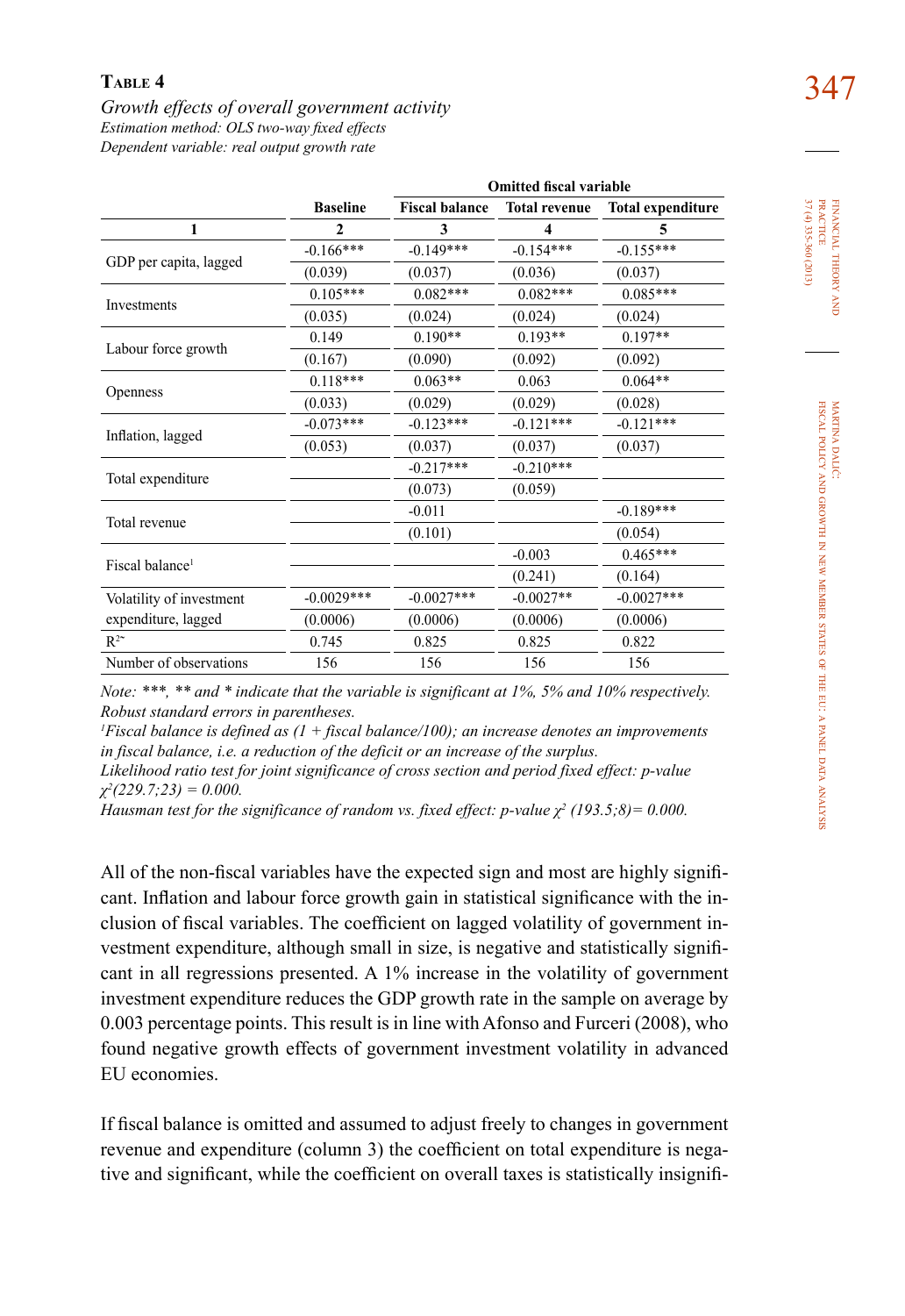348 cant. Negative growth effects of government spending are further confirmed if revenue is omitted from the regression (column 4): a 1% increase in total expenditure reduces the growth rate of real GDP by 0.21 percentage points. Column (5) shows that a 1% increase in total revenue reduces the real growth rate by a similar amount (0.19 percentage points). The coefficient on fiscal balance became positive and significant in this regression, indicating that an improvement in fiscal balance might be growth-enhancing if achieved through a reduction in government expenditure.

> The negative relationship between growth and total expenditure (which measures the size of the government) indicates that any positive contribution of productive spending may be on balance offset by the negative contribution of the overall government size.

> Table 5 presents the results for disaggregated revenue and expenditure components. Coefficients for non-fiscal variables are not reported because they maintain their sign and significance. Regression results for fiscal variables based on functional classification are reported in columns (2) to (4), while columns (5) to (7) report the results for economic classification of expenditure. When functional classification is used, the estimation strategy requires us to omit expenditure items suggested by theory to have negligible growth effects. Therefore non-distortionary taxes, unproductive expenditure, and both of these items combined are omitted and assumed to be the variables that adjust in response to changes in fiscal variables included in regressions. When economic classification is used, non-distortionary taxes, current expenditures, and the two combined are omitted.

> The coefficient on volatility of government investment maintains its size and significance in regressions in table 5. The disaggregated approach confirms that the volatility of investment expenditure has its own negative growth effects, over and above those implied by the level and structure of spending.

> We find no evidence of growth-enhancing effects of productive expenditure (columns 2 to 4). This result contradicts theoretical predictions, in particular with respect to education and health spending. However, this does not mean that these expenditure components are irrelevant for growth in these countries: the sample is composed of upper middle-income economies, for which the structure and efficiency rather than the level of such spending might be important for growth. Aghion and Durlauf (2009), for example, pointed out the importance of higher education for counties approaching the technology frontier. In order words, the growth-enhancing effects could be hidden in the composition of these expenditure components or in their efficiency. Uncovering these effects would require further investigation, which is for the time being constrained by data availability.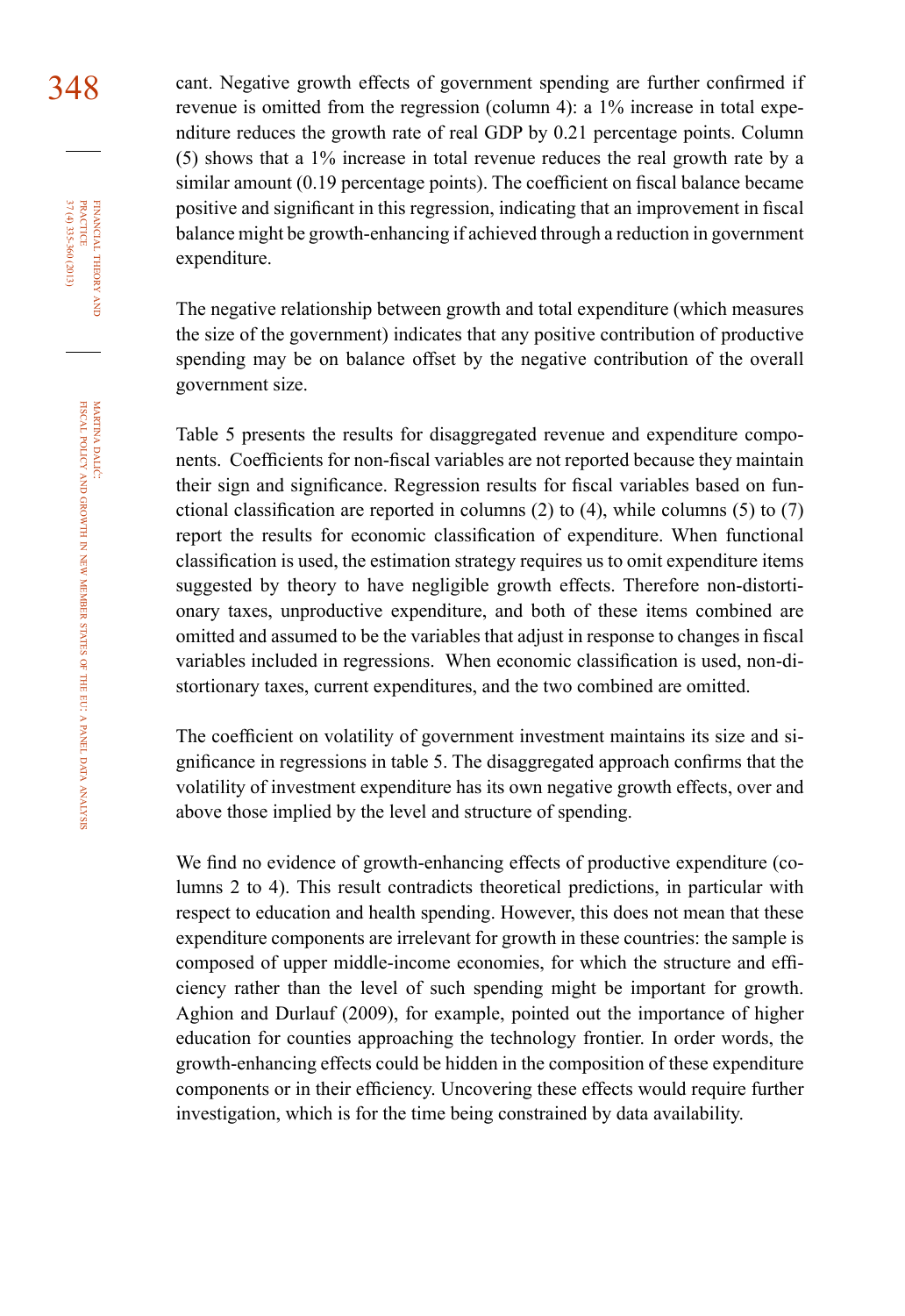349 **Table 5** *Growth effects of expenditure and taxation components Estimation method: OLS two-way fixed effects* 

*Dependent variable: real output growth rate*

|                                   | <b>Functional classification of expenditure</b> |                                    |                                  | <b>Economic classification of expenditure</b> |                               |                                       |  |
|-----------------------------------|-------------------------------------------------|------------------------------------|----------------------------------|-----------------------------------------------|-------------------------------|---------------------------------------|--|
| <b>Omitted fiscal</b><br>variable | Non-disto-<br>rtionary<br>taxes                 | Unprodu-<br>ctive expen-<br>diture | Non-dist.<br>tax. and<br>unprod. | Non-disto-<br>rtionary<br>taxes               | <b>Current</b><br>expenditure | Non-dist.<br>tax. and<br>current exp. |  |
|                                   |                                                 |                                    | exp.                             |                                               |                               |                                       |  |
| $\mathbf{1}$                      | $\overline{2}$                                  | 3                                  | 4                                | 5                                             | 6                             | $\overline{7}$                        |  |
|                                   | 0.052                                           | $-0.089**$                         | $-0.071$                         | $-0.042$                                      | $-0.115***$                   | $-0.109**$                            |  |
| Distortionary taxes               | (0.053)                                         | (0.038)                            | (0.052)                          | (0.057)                                       | (0.040)                       | (0.049)                               |  |
| Non-distortionary                 |                                                 | $-0.100**$                         |                                  |                                               | $-0.104***$                   |                                       |  |
| taxes                             |                                                 | (0.044)                            |                                  |                                               | (0.034)                       |                                       |  |
| Other revenue                     | 0.024                                           | $-0.006$                           | 0.006                            | 0.016                                         | 0.017                         | 0.019                                 |  |
|                                   | (0.012)                                         | (0.011)                            | (0.013)                          | (0.011)                                       | (0.012)                       | (0.015)                               |  |
| Productive                        | $-0.021$                                        | 0.009                              | $-0.008$                         |                                               |                               |                                       |  |
| expenditure health                | (0.018)                                         | (0.019)                            | (0.019)                          |                                               |                               |                                       |  |
| Productive                        | 0.002                                           | 0.032                              | 0.013                            |                                               |                               |                                       |  |
| expenditure<br>education          | (0.037)                                         | (0.045)                            | (0.051)                          |                                               |                               |                                       |  |
| Other productive                  | $-0.086***$                                     | $-0.012$                           | $-0.036**$                       |                                               |                               |                                       |  |
| expenditure                       | (0.019)                                         | (0.018)                            | (0.015)                          |                                               |                               |                                       |  |
| Unproductive                      | $-0.170***$                                     |                                    |                                  |                                               |                               |                                       |  |
| expenditure                       | (0.052)                                         |                                    |                                  |                                               |                               |                                       |  |
| Fiscal balance <sup>1</sup>       | $-0.193$                                        | $0.519***$                         | $0.360**$                        | $-0.168$                                      | $0.601***$                    | $0.522***$                            |  |
|                                   | (0.262)                                         | (0.167)                            | (0.171)                          | (0.270)                                       | (0.159)                       | (0.177)                               |  |
| Current                           |                                                 |                                    |                                  | $-0.322***$                                   |                               |                                       |  |
| expenditure                       |                                                 |                                    |                                  | (0.075)                                       |                               |                                       |  |
| Investment                        |                                                 |                                    |                                  | $-0.002$                                      | $0.019**$                     | 0.013                                 |  |
| expenditure                       |                                                 |                                    |                                  | (0.011)                                       | (0.009)                       | (0.008)                               |  |
| Volatility of                     | $-0.0027*$                                      | $-0.0026***$                       | $-0.0029***$                     | $-0.0022***$                                  | $-0.0022***$                  | $-0.0026***$                          |  |
| investment exp.,<br>lagged        | (0.0006)                                        | (0.0007)                           | (0.0006)                         | (0.0008)                                      | (0.0007)                      | (0.0005)                              |  |
| $R^{2\tilde{}}$                   | 0.832                                           | 0.818                              | 0.798                            | 0.840                                         | 0.823                         | 0.800                                 |  |
| Number of<br>observations         | 156                                             | 156                                | 156                              | 156                                           | 156                           | 156                                   |  |

financial theory FINANCIAL THEORY AND PRACTICE  $\begin{array}{l} 37(4) \ 335\text{-}360\, (2013) \\ 37(4) \ 335\text{-}360\, (2013) \end{array}$ 37 (4) 335-360 (2013) practice

*Note: \*\*\*, \*\* and \* indicate that the variable is significant at 1%, 5% and 10% respectively. Robust standard errors in parentheses.* 

*1 Fiscal balance is defined as: (1+fiscal deficit (surplus)/100) because of which increase in fiscal balance means improvements in fiscal balance, i.e. reduction in deficit.* 

*Likelihood ratio test for joint significance of cross section and period fixed effect: p-value χ2 (229.7;23) = 0.000.* 

*Hausman test for the significance of fixed effect: p-value χ<sup>2</sup> (167.6;12)= 0.000.* 

Moreover, the coefficient for other productive expenditures is negative if nondistortionary taxation is used as a source of financing (columns 2 and 4). This suggests that higher taxes are bad for growth even if they are used to finance productive expenditure. One should note, however, that "other productive" expenditure includes unproductive items such as subsidies together with productive spen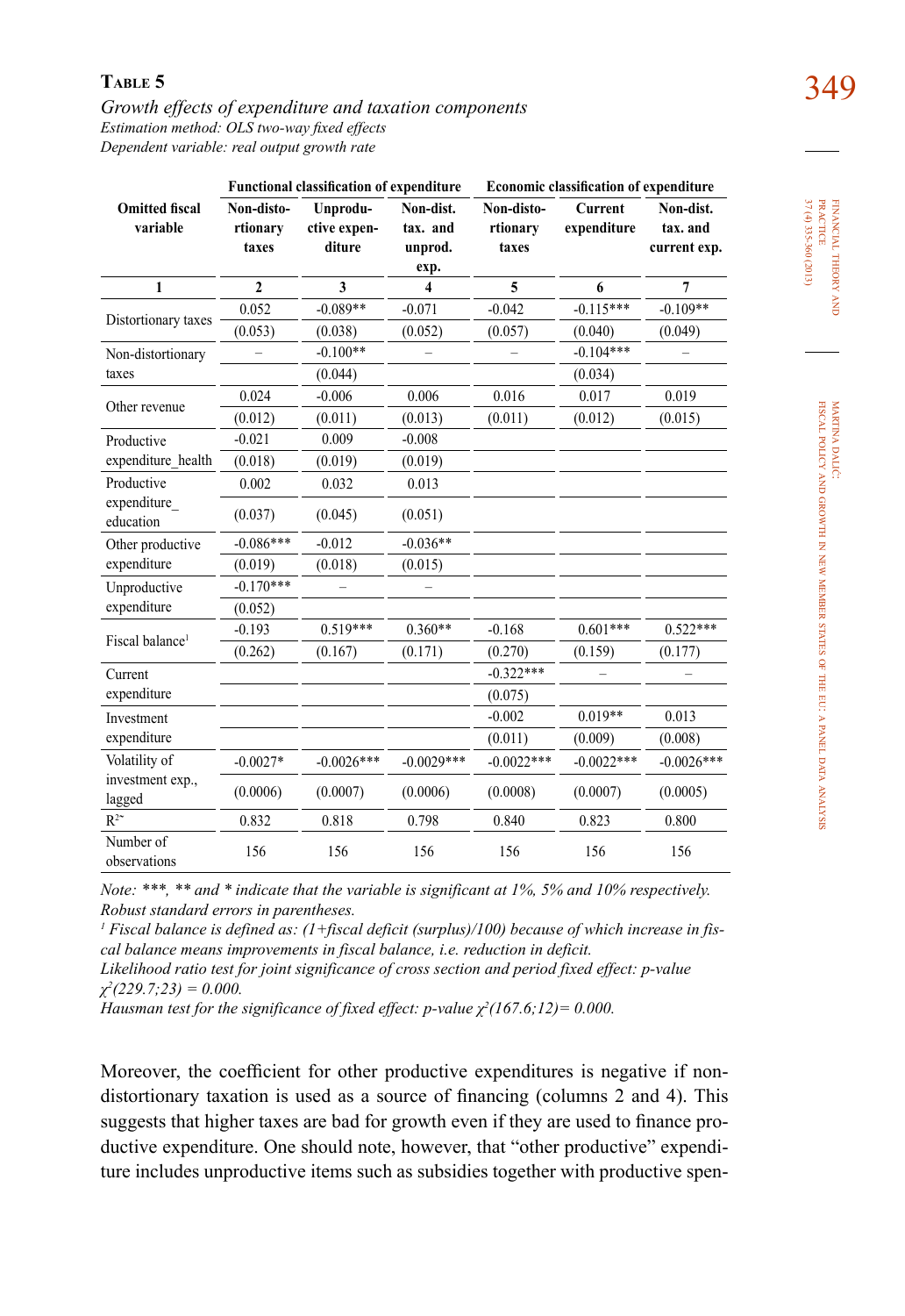350 ding on communication and transportation infrastructure. These statistical weaknesses of functional classification can affect the results; therefore, we also need to consider the economic classification of expenditure.

> The coefficient on fiscal balance is highly significant and positive if implicit financing is not exclusively based on taxation (columns 3 and 4). When the balance improves by 1 percentage point as a result of lower unproductive expenditure, real GDP growth improves by as much as 0.52% percentage points. When the fiscal balance improves as a result of changes in both non-distortionary taxes and unproductive expenditure; the growth rate increases by 0.36 percentage points. However, if only non-distortionary taxes are used to reduce the deficit, the coefficient on fiscal balance is insignificant. These results suggest that to reduce fiscal deficits is the most effective way to boost economic growth. Positive growth effects of improvements in the fiscal balance are also found by Kneller, Bleaney and Gemmell (1999), Gupta et al. (2002), and Gemmell, Kneller and Sanz (2011).

> Columns (5) to (7) present the results for expenditure variables based on the economic classification. The coefficient on government investment is positive and statistically significant if current expenditure is omitted from the regression. This suggests that an increase in government investment offset by a decrease in unproductive expenditure, which is the largest component of current expenditure, raises the growth rate of output. On the other hand, if the increase in investment is financed with non-distortionary taxes, then higher government investment has a negligible impact on growth. Even when positive, the coefficient on investment expenditure is small and often lower than that on fiscal balance. In other words, improvement of the fiscal balance is much more beneficial for growth than an increase in government investment.

> Finally, an increase in current expenditure has negative growth effects, complementing to some extent the results presented in column (2). A 1% increase in current expenditure financed by higher non-distortionary taxes reduces the growth rate of real GDP by 0.32 percentage points (column 5).

> These results point to a more general conclusion that fiscal policy can have positive effects on economic growth through changes in the structure of total expenditure, i.e. reductions in unproductive or current expenditure can trigger positive growth effects of higher government investment of lower taxes. Such changes reduce the size of government, which positively affects output growth. Lower volatility of government investment expenditure is also growth-enhancing. However, the strongest growth effects are found for improvements in the fiscal balance, in particular if achieved by a reduction of the size of government expenditure. This suggests that a cautious fiscal policy stance may be the best way to improve growth.

37 (4) 335-360 (2013) FINANCIAL THEORY<br>PRACTICE 37 (4) 335-360 (2013) practice financial theory and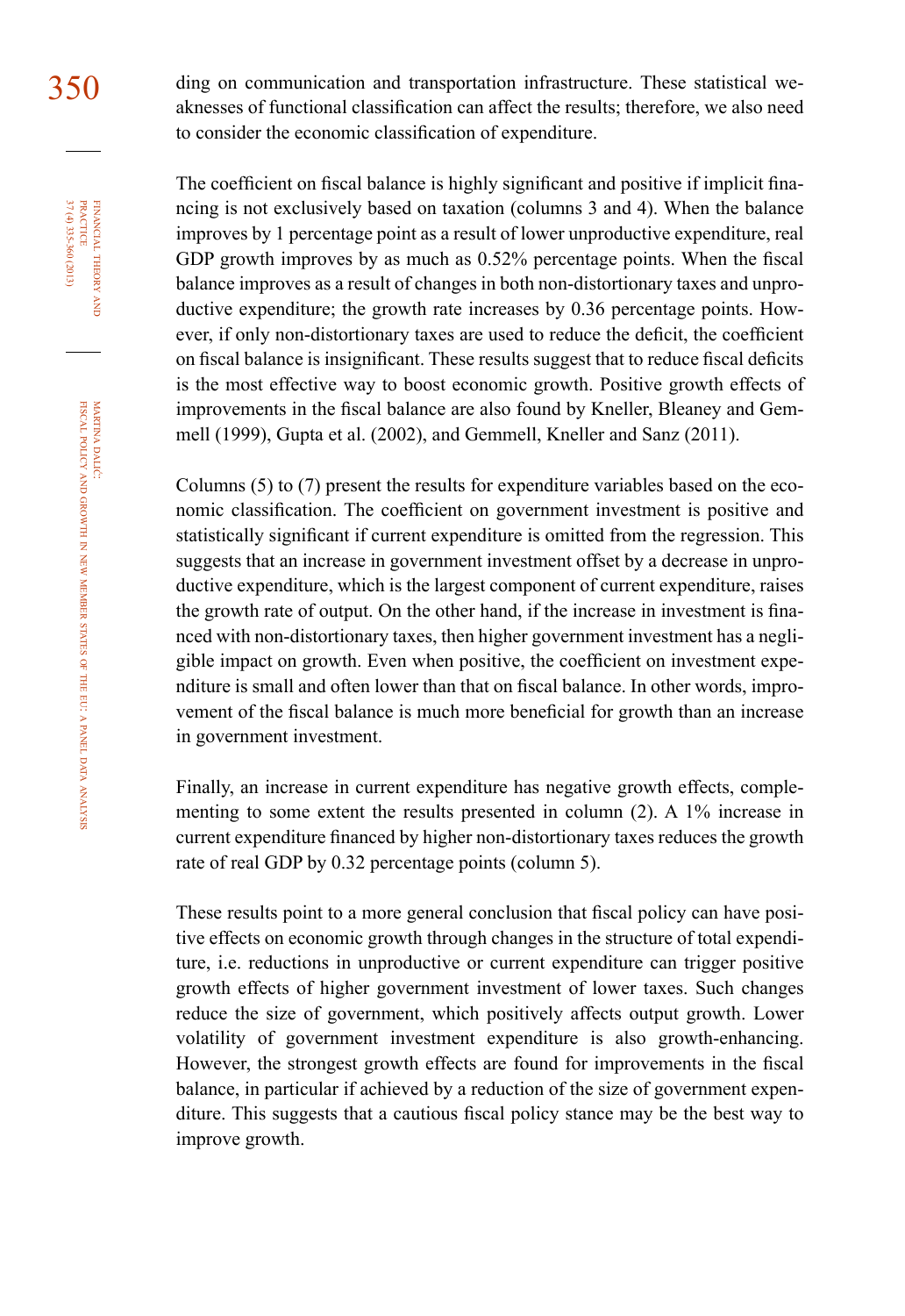# 351 **5 robustness analysis 5.1 endogeneity of fiscal variables**

A common theme in the literature on fiscal policy and growth is reverse causality between fiscal variables and economic growth. A certain degree of reverse causality can also exist between growth and investment. If economic growth affects the right-hand side variables in a regression, then parameter estimates are biased and inconsistent. Although endogeneity of fiscal variables may be a smaller problem in regressions using disaggregated fiscal variables, it is nevertheless an issue that needs to be investigated. To address this issue, we used the dynamic specification and estimator proposed by Arellano and Bond (1991), i.e. the first-differenced GMM estimator.

In particular, we re-estimated the models discussed above as dynamic models using the Arellano-Bond estimator that relies on first-differencing in order to eliminate country unobserved effects, and on lagged levels of endogenous variables as instruments. The estimates also included time dummies. The validity of instruments was checked with the Sargan test of overidentifying restrictions.<sup>1</sup>

The GMM estimates of the dynamic model with aggregate fiscal variables are presented in table 6.

The results confirm the findings of the fixed effects models presented in table 4. The control variables remain significant, although the lagged growth rate is not significant.

The significance of coefficients on fiscal variables remains unchanged, confirming the negative growth effect of government size, and the positive growth effects of stronger fiscal balance. The negative growth effect of the volatility of government investment is also confirmed.

Table 7 presents the results of dynamic models for disaggregated fiscal variables. The results broadly confirm the findings of fixed effects models for expenditure variables and fiscal balance. Stronger fiscal balances achieved through expenditure cuts are again found to have a positive and significant impact on growth. As with the fixed effect models in table 5, we do not find positive growth effects of increases in productive expenditure. The growth effects of higher productive expenditure are again negative if the increase is associated with higher taxes, and insignificant if the increase is associated with lower unproductive spending.

<sup>&</sup>lt;sup>1</sup>We also ran several panel unit root tests. The Levin, Lee and Chun test and the Hadri test, which assume a common unit root process across the all cross-section units, reject the presence of unit root for all of the tested series with the level of significance of at least 5%. The Im, Persan and Shin test and the Fisher tests, which assume individual unit root processes across the cross-section units, indicate the potential presence of unit roots in data for unproductive expenditure and expenditure on health and government investment. However, these tests are less reliable because of the short time dimension of the panel.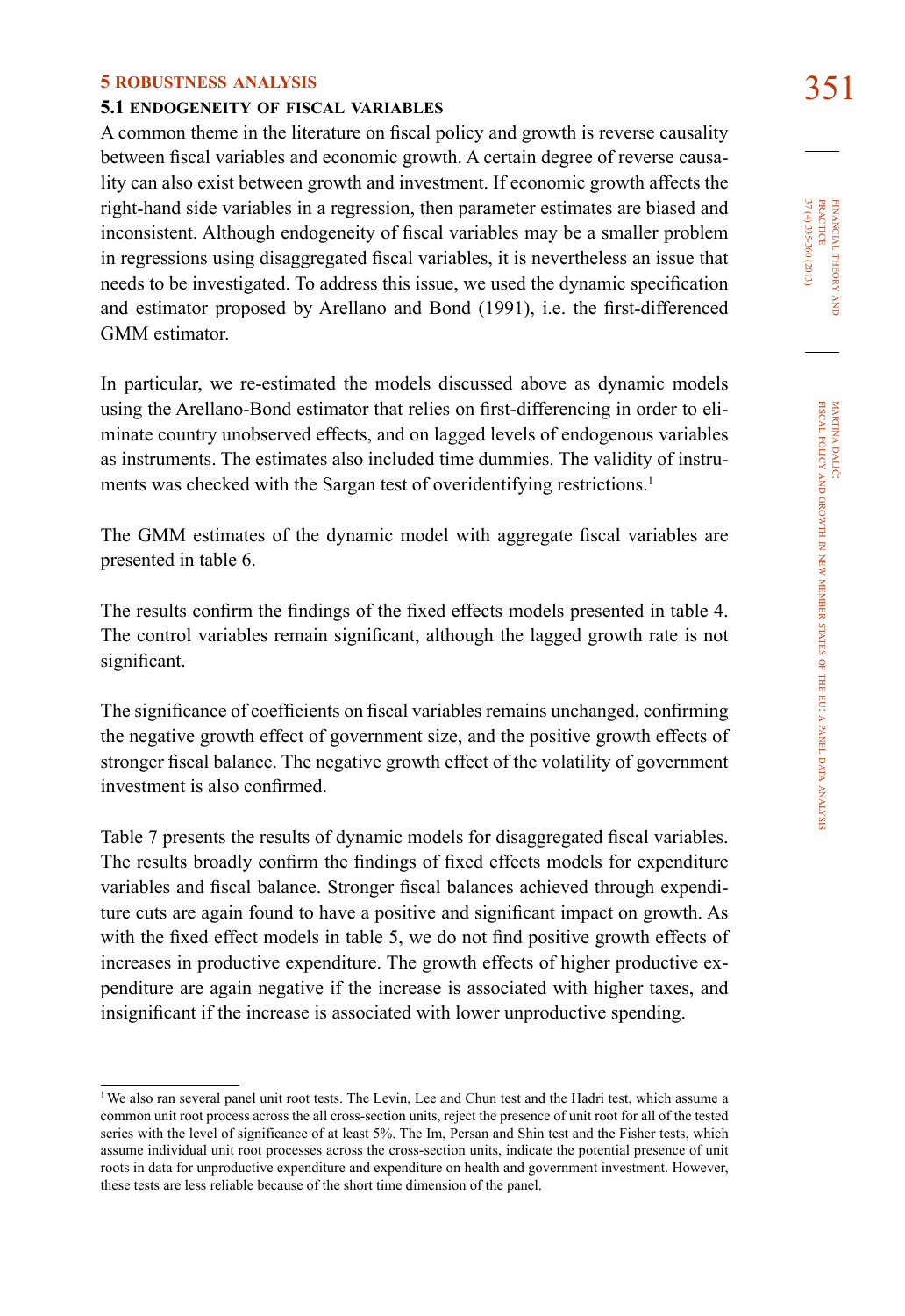# 352 **Table 6**

*Growth effects of overall fiscal activity, controlling for reverse causality Estimation method: first-differenced GMM Dependent variable: real output growth rate*

|                                   |                          |                                                                                                                                                                                                                                                                                                                                                                                                                                                                     | <b>Omitted fiscal variable</b>           |                             |
|-----------------------------------|--------------------------|---------------------------------------------------------------------------------------------------------------------------------------------------------------------------------------------------------------------------------------------------------------------------------------------------------------------------------------------------------------------------------------------------------------------------------------------------------------------|------------------------------------------|-----------------------------|
|                                   | <b>Baseline</b>          | <b>Fiscal</b><br>balance                                                                                                                                                                                                                                                                                                                                                                                                                                            | <b>Total revenue</b>                     | <b>Total</b><br>expenditure |
| 1                                 | $\overline{2}$           | 3                                                                                                                                                                                                                                                                                                                                                                                                                                                                   | $\overline{\mathbf{4}}$                  | 5                           |
|                                   | 0.254                    | $-0.226$                                                                                                                                                                                                                                                                                                                                                                                                                                                            | $-0.257$                                 | $-0.196$                    |
| Growth rate, lagged               | (0.189)                  | (0.162)                                                                                                                                                                                                                                                                                                                                                                                                                                                             | (0.164)                                  | (0.164)                     |
| Investments                       | $0.094**$                |                                                                                                                                                                                                                                                                                                                                                                                                                                                                     | $0.124***$                               | $0.122***$                  |
|                                   | (0.037)                  | (0.041)                                                                                                                                                                                                                                                                                                                                                                                                                                                             | (0.041)                                  | (0.041)                     |
|                                   | 0.213                    | $0.287**$                                                                                                                                                                                                                                                                                                                                                                                                                                                           | $0.284**$                                | $0.294**$                   |
| Labour force growth               | (0.140)                  | $0.117***$<br>(0.131)<br>(0.125)<br>(0.090)<br>$0.148***$<br>$0.148***$<br>(0.025)<br>(0.025)<br>(0.025)<br>$-0.433*$<br>$-0.429*$<br>$-0.445*$<br>(0.219)<br>(0.225)<br>(0.231)<br>$-0.33***$<br>$-0.401***$<br>(0.106)<br>(0.116)<br>$-0.037$<br>(0.140)<br>(0.106)<br>$-0.155$<br>(0.348)<br>(0.244)<br>$-0.0033**$<br>$-0.0032**$<br>(0.0015)<br>(0.0015)<br>(0.0014)<br>129<br>129<br>129<br>0.31<br>0.21<br>0.22<br>Investment,<br>Investment,<br>Investment, |                                          |                             |
|                                   | $0.212**$                |                                                                                                                                                                                                                                                                                                                                                                                                                                                                     |                                          | $0.152***$                  |
| <b>Openness</b>                   | (0.075)                  |                                                                                                                                                                                                                                                                                                                                                                                                                                                                     |                                          |                             |
|                                   | $-0.375$                 |                                                                                                                                                                                                                                                                                                                                                                                                                                                                     |                                          |                             |
| Inflation, lagged                 | (0.269)                  |                                                                                                                                                                                                                                                                                                                                                                                                                                                                     |                                          |                             |
|                                   |                          |                                                                                                                                                                                                                                                                                                                                                                                                                                                                     | fiscal variables<br>lag 2-4<br>lag 2-4   |                             |
| Total expenditure                 |                          |                                                                                                                                                                                                                                                                                                                                                                                                                                                                     |                                          |                             |
| Total revenue                     |                          |                                                                                                                                                                                                                                                                                                                                                                                                                                                                     | $-0.348***$<br>$0.719***$<br>$-0.0034**$ |                             |
|                                   |                          |                                                                                                                                                                                                                                                                                                                                                                                                                                                                     |                                          |                             |
| Fiscal balance <sup>1</sup>       |                          |                                                                                                                                                                                                                                                                                                                                                                                                                                                                     |                                          |                             |
|                                   |                          |                                                                                                                                                                                                                                                                                                                                                                                                                                                                     |                                          |                             |
|                                   | $-0.0088***$             |                                                                                                                                                                                                                                                                                                                                                                                                                                                                     |                                          |                             |
| Volatility of capital exp, lagged | (0.0021)                 |                                                                                                                                                                                                                                                                                                                                                                                                                                                                     |                                          |                             |
| Number of observations            | 143                      |                                                                                                                                                                                                                                                                                                                                                                                                                                                                     |                                          |                             |
| Sargan test, $\chi^2$ p-value     | 0.33                     |                                                                                                                                                                                                                                                                                                                                                                                                                                                                     |                                          |                             |
| Instrument set                    | Investment,<br>$lag 2-3$ | fiscal variables<br>$lag$ 2-4                                                                                                                                                                                                                                                                                                                                                                                                                                       |                                          | fiscal variables            |

*Note: \*\*\*, \*\* and \* indicate that the variable is significant at 1%, 5% and 10% respectively. Robust standard errors in parentheses.* 

<sup>1</sup> Fiscal balance is defined as (1 + fiscal balance/100) because of which increase in the varia*ble of fiscal balance means improvements in fiscal balance, i.e. reduction in deficit.*

On the other hand, a small positive growth effect of an increase in government investment achieved by a reduction in current expenditure, which was found in the fixed effects model, disappears in the dynamic model (column 6). Furthermore, the dynamic model does not confirm the positive growth effect of a decrease in distortionary taxes accompanied by a reduction in unproductive expenditure. The negative growth effect of volatility in government investment is confirmed.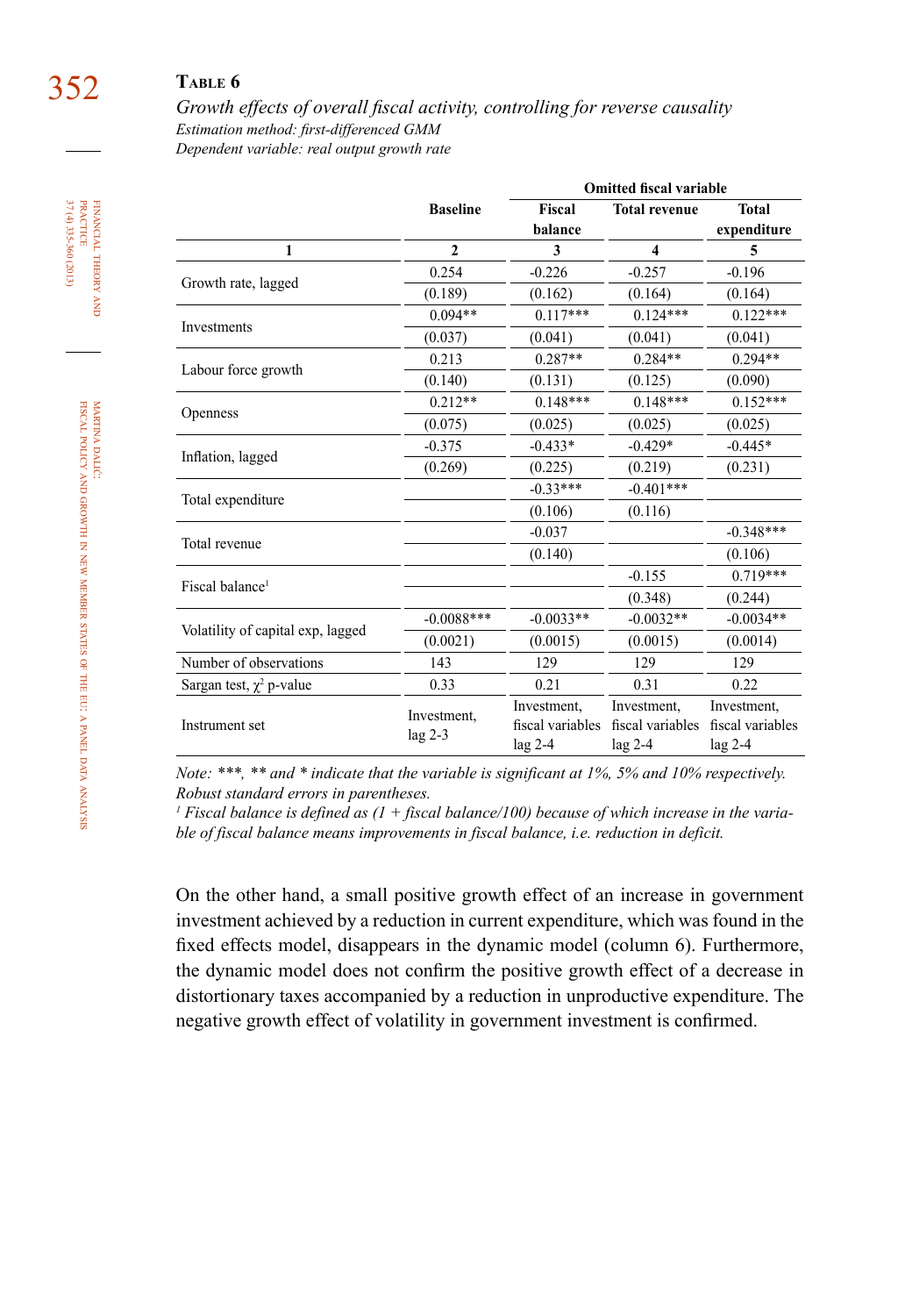353 **Table 7** *Growth effects of disaggregated components, controlling for reverse causality Estimation method: first-differenced GMM Dependent variable: real output growth rate*

|                                   | <b>Functional classification</b><br>of expenditure |                                                   |                                                 | <b>Economic classification</b><br>of expenditure  |                                                   |                                                   |  |
|-----------------------------------|----------------------------------------------------|---------------------------------------------------|-------------------------------------------------|---------------------------------------------------|---------------------------------------------------|---------------------------------------------------|--|
| <b>Omitted fiscal</b><br>variable | Non-di-<br>stortionary<br>taxes                    | Unprodu-<br>ctive ex-<br>penditure                | Non-dist.<br>tax. and<br>unprod.<br>expen.      | Non-di-<br>stortionary<br>taxes                   | Current<br>expendi-<br>ture                       | Non-dist.<br>tax. and<br>current<br>exp.          |  |
| 1                                 | $\mathbf{2}$                                       | 3                                                 | 4                                               | 5                                                 | 6                                                 | 7                                                 |  |
|                                   | $-0.189$                                           | $-0.131$                                          | $-0.094$                                        | $-0.176$                                          | $-0.058$                                          | 0.007                                             |  |
| Growth rate, lagged               | (0.175)                                            | (0.141)                                           | (0.166)                                         | (0.160)                                           | (0.139)                                           | (0.140)                                           |  |
| Investments                       | $0.135**$                                          | $0.133**$                                         | $0.127**$                                       | $0.085*$                                          | $0.107**$                                         | $0.098**$                                         |  |
|                                   | (0.061)                                            | (0.057)                                           | (0.064)                                         | (0.043)                                           | (0.042)                                           | (0.039)                                           |  |
|                                   | $0.278***$                                         | $0.314**$                                         | $0.240**$                                       | $0.366***$                                        | $0.258**$                                         | 0.211                                             |  |
| Labour force growth               | (0.117)                                            | (0.081)                                           | (0.104)                                         | (0.107)                                           | (0.105)                                           | (0.137)                                           |  |
|                                   | $0.143***$                                         | $0.096***$                                        | $0.135***$                                      | $0.140***$                                        | $0.158***$                                        | $0.171***$                                        |  |
| Openness                          | (0.036)                                            | (0.038)                                           | (0.041)                                         | (0.033)                                           | (0.025)                                           | (0.032)                                           |  |
|                                   | $-0.399***$                                        | $-0.289***$                                       | $-0.305**$                                      | $-0.448**$                                        | $-0.288*$                                         | $-0.306$                                          |  |
| Inflation, lagged                 | (0.134)                                            | (0.105)                                           | (0.145)                                         | (0.222)                                           | (0.167)                                           | (0.211)                                           |  |
|                                   | 0.199                                              | $-0.006$                                          | 0.064                                           | 0.121                                             | $-0.037$                                          | $-0.131$                                          |  |
| Distortionary taxes               | (0.126)                                            | (0.077)                                           | (0.107)                                         | (0.152)                                           | (0.102)                                           | (0.050)                                           |  |
|                                   |                                                    | $-0.109$                                          |                                                 |                                                   | $-0.070$                                          |                                                   |  |
| Non-distortionary taxes           |                                                    | (0.070)                                           |                                                 |                                                   | (0.056)                                           |                                                   |  |
|                                   | 0.025                                              | $-0.024$                                          | $-0.055$                                        | 0.049                                             | $-0.030$                                          | $-0.039$                                          |  |
| Other revenues                    | (0.024)                                            | (0.017)                                           | (0.027)                                         | (0.046)                                           | (0.025)                                           | (0.018)                                           |  |
|                                   | $-0.082***$                                        | $-0.006$                                          | $-0.009$                                        |                                                   |                                                   |                                                   |  |
| Expenditure on health             | (0.029)                                            | 0.044                                             | 0.043                                           |                                                   |                                                   |                                                   |  |
| Expenditure on                    | $-0.077$                                           | 0.030                                             | 0.008                                           |                                                   |                                                   |                                                   |  |
| education                         | (0.060)                                            | (0.076)                                           | (0.076)                                         |                                                   |                                                   |                                                   |  |
| Other productive                  | $-0.196***$                                        | $-0.064$                                          | $-0.074*$                                       |                                                   |                                                   |                                                   |  |
| expenditure                       | (0.073)                                            | (0.047)                                           | (0.041)                                         |                                                   |                                                   |                                                   |  |
| Unproductive                      | $-0.193**$                                         |                                                   |                                                 |                                                   |                                                   |                                                   |  |
| expenditure                       | (0.084)                                            |                                                   |                                                 |                                                   |                                                   |                                                   |  |
|                                   | $-0.535$                                           | $0.697*$                                          | $0.441*$                                        | $-0.606$                                          | $0.679**$                                         | $0.636**$                                         |  |
| Fiscal balance <sup>1</sup>       | (0.388)                                            | (0.375)                                           | (0.246)                                         | (0.494)                                           | (0.284)                                           | (0.274)                                           |  |
|                                   |                                                    |                                                   |                                                 | $-0.546***$                                       | $\equiv$                                          |                                                   |  |
| Current expenditure               |                                                    |                                                   |                                                 | (0.192)                                           |                                                   |                                                   |  |
|                                   |                                                    |                                                   |                                                 | $-0.056$                                          | $-0.143$                                          | $-0.005$                                          |  |
| Government investment             |                                                    |                                                   |                                                 | (0.037)                                           | (0.019)                                           | (0.016)                                           |  |
| Volatility of capital exp.,       | $-0.0029**$                                        | $-0.0034***$                                      | $-0.0030***$                                    | $-0.0030**$                                       | $-0.0029***$                                      | $-0.0033***$                                      |  |
| lagged                            | (0.0012)                                           | (0.0009)                                          | (0.0010)                                        | (0.0013)                                          | (0.0008)                                          | (0.0007)                                          |  |
| Number of observations            | 129                                                | 112                                               | 112                                             | 129                                               | 129                                               | 129                                               |  |
| Sargan test, $\chi^2$ p-value     | 0.30                                               | 0.14                                              | 0.48                                            | 0.27                                              | 0.13                                              | 0.16                                              |  |
| Instrument set                    | Investment,<br>fiscal vari-<br>ables<br>$lag 2-4$  | Investment,<br>fiscal vari-<br>ables<br>$lag$ 2-5 | Investment,<br>fiscal vari-<br>ables<br>lag 2-5 | Investment,<br>fiscal vari-<br>ables<br>$lag 2-4$ | Investment,<br>fiscal vari-<br>ables<br>$lag 2-4$ | Investment,<br>fiscal varia-<br>bles<br>$lag 2-4$ |  |

*Note: \*\*\*, \*\* and \* indicate that the variable is significant at 1%, 5% and 10% respectively. Robust standard errors in parentheses.* 

*1 Fiscal balance is defined as (1 + fiscal balance/100) because of which increase in the variable of fiscal balance means improvements in fiscal balance, i.e. reduction in deficit.*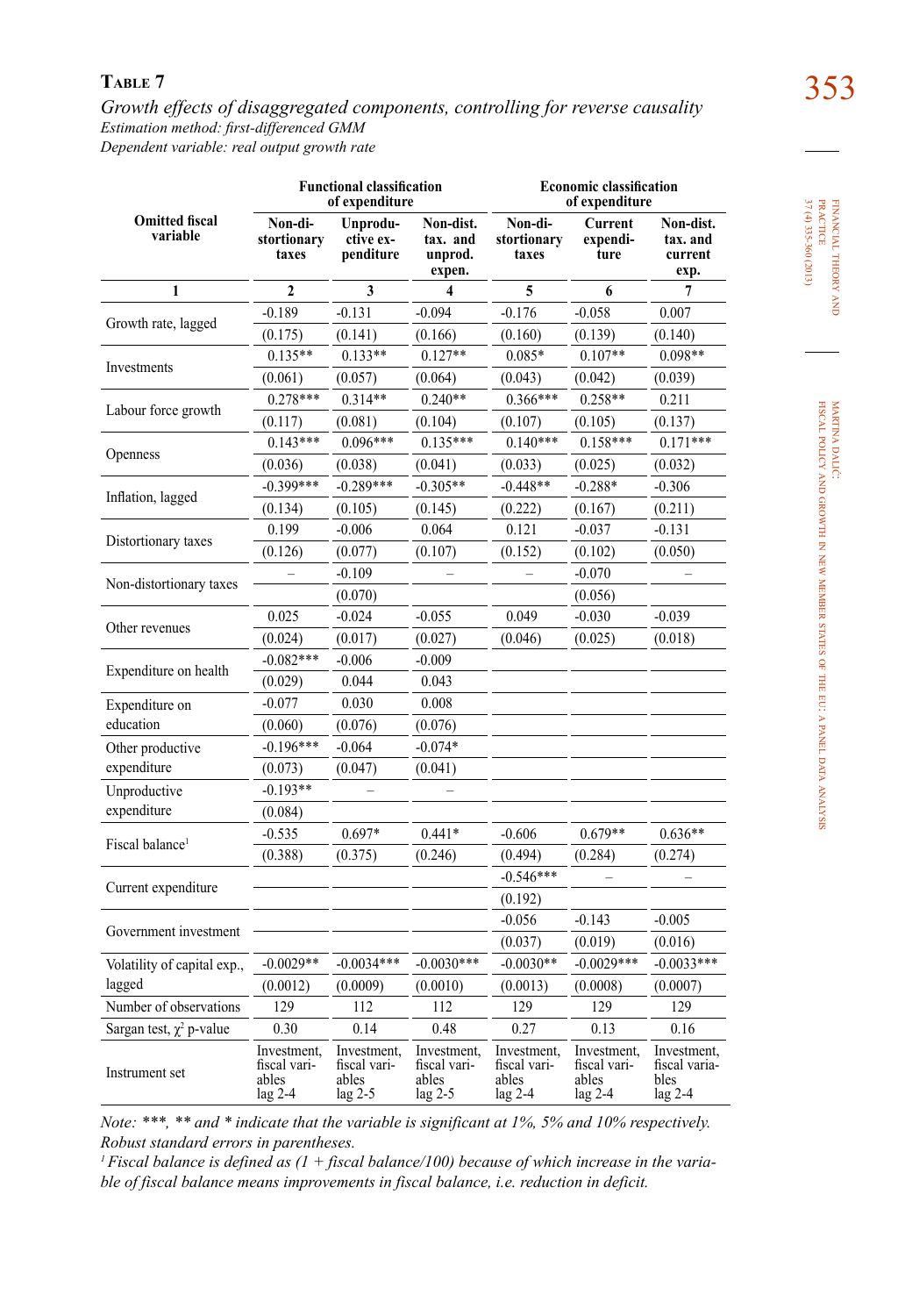# 354 **5.2 alternative classification of productive expenditure**

As noted above, the functional classification of productive and unproductive expenditure has some weaknesses. To check whether our classification affects the results, we reclassified general public services as productive expenditure. The results of fixed effects as well as dynamic GMM estimations with this new classification are presented in table 8.

### **Table 8**

*Reclassifying expenditure on general public services Dependent variable: growth rate of real output*

| <b>Estimation method</b>          |                                  | OLS, two-way fixed effect                          |                                           | GMM, first differenced                             |                                         |                                          |  |
|-----------------------------------|----------------------------------|----------------------------------------------------|-------------------------------------------|----------------------------------------------------|-----------------------------------------|------------------------------------------|--|
|                                   |                                  | <b>Functional classification</b><br>of expenditure |                                           | <b>Functional classification</b><br>of expenditure |                                         |                                          |  |
| <b>Omitted fiscal</b><br>variable | Non-<br>distortio-<br>nary taxes | Unprodu-<br>ctive expe-<br>nditure                 | Non-dist.<br>taxes and<br>unprod.<br>exp. | Non-<br>distortio-<br>nary taxes                   | Unprodu-<br>ctive expe-<br>nditure      | Non-dist.<br>tax. and<br>current<br>exp. |  |
| 1                                 | $\overline{2}$                   | 3                                                  | 4                                         | 5                                                  | 6                                       | 7                                        |  |
|                                   | 0.048                            | $-0.079**$                                         | $-0.040$                                  | 0.211                                              | 0.009                                   | 0.072                                    |  |
| Distortionary taxes               | (0.053)                          | (0.041)                                            | (0.056)                                   | (0.150)                                            | (0.083)                                 | (0.121)                                  |  |
|                                   |                                  | $-0.093**$                                         |                                           |                                                    | $-0.095$                                |                                          |  |
| Non-distortionary taxes           |                                  | (0.044)                                            |                                           |                                                    | (0.067)                                 |                                          |  |
|                                   | 0.024                            | $-0.004$                                           | 0.002                                     | 0.023                                              | $-0.003$                                | 0.040                                    |  |
| Other revenues                    | (0.012)                          | (0.011)                                            | (0.012)                                   | (0.035)                                            | (0.020)                                 | (0.031)                                  |  |
|                                   | $-0.028$                         | 0.004                                              | $-0.013$                                  | $-0.121*$                                          | $-0.028$                                | $-0.021$                                 |  |
| Productive exp. health            | (0.018)                          | (0.019)                                            | (0.019)                                   | (0.041)                                            | (0.029)                                 | (0.039)                                  |  |
| Productive exp.                   | 0.007                            | 0.027                                              | 0.070                                     | $-0.038$                                           | 0.039                                   | 0.015                                    |  |
| education                         | (0.035)                          | (0.041)                                            | (0.041)                                   | (0.069)                                            | (0.074)                                 | (0.064)                                  |  |
| Other productive                  | $-0.132***$                      | $-0.035$                                           | $-0.071**$                                | $-0.256**$                                         | $-0.050$                                | $-0.133*$                                |  |
| expenditure                       | (0.027)                          | (0.030)                                            | (0.023)                                   | (0.098)                                            | (0.065)                                 | (0.067)                                  |  |
| Unproductive                      | $-0.131***$                      |                                                    |                                           | $-0.109$                                           |                                         |                                          |  |
| expenditure                       | (0.040)                          |                                                    |                                           | (0.084)                                            |                                         |                                          |  |
| Fiscal balance <sup>1</sup>       | $-0.202$                         | $0.448**$                                          | $0.370**$                                 | $-0.0367$                                          | 0.786*                                  | $0.484*$                                 |  |
|                                   | (0.241)                          | (0.194)                                            | (0.188)                                   | (0.372)                                            | (0.407)                                 | (0.284)                                  |  |
| Volatility of capital             | $-0.0024***$                     | $-0.0027***$                                       | $-0.0029***$                              | $-0.0029***$                                       | $-0.0032***$                            | $-0.0032***$                             |  |
| exp, lagged                       | (0.0006)                         | (0.0006)                                           | (0.0006)                                  | (0.0014)                                           | (0.0009)                                | (0.0013)                                 |  |
| $R2^{\sim}$                       | 0.835                            | 0.819                                              | 0.803                                     |                                                    |                                         |                                          |  |
| Number of<br>observations         | 156                              | 156                                                | 156                                       | 129                                                | 112                                     | 112                                      |  |
| Sargan test, $\chi$ 2 p-value     |                                  |                                                    |                                           | 0.51                                               | 0.19                                    | 0.39                                     |  |
| Instrument set                    |                                  |                                                    |                                           | Investment<br>fiscal var.<br>$lag$ 2-4             | Investment,<br>fiscal var.<br>$lag$ 2-5 | Investment,<br>fiscal var.<br>lag 2-5    |  |

*Note: \*\*\*, \*\* and \* indicate that the variable is significant at 1%, 5% and 10% respectively. Robust standard errors in parentheses.*

<sup>1</sup> Fiscal balance is defined as (1 + fiscal balance/100) because of which increase in the varia*ble of fiscal balance means improvements in fiscal balance, i.e. reduction in deficit.* 

financial

37 (4) 335-360 (2013) practice

37 (4) 335-360 (2013) FINANCIAL THEORY<br>PRACTICE

theory and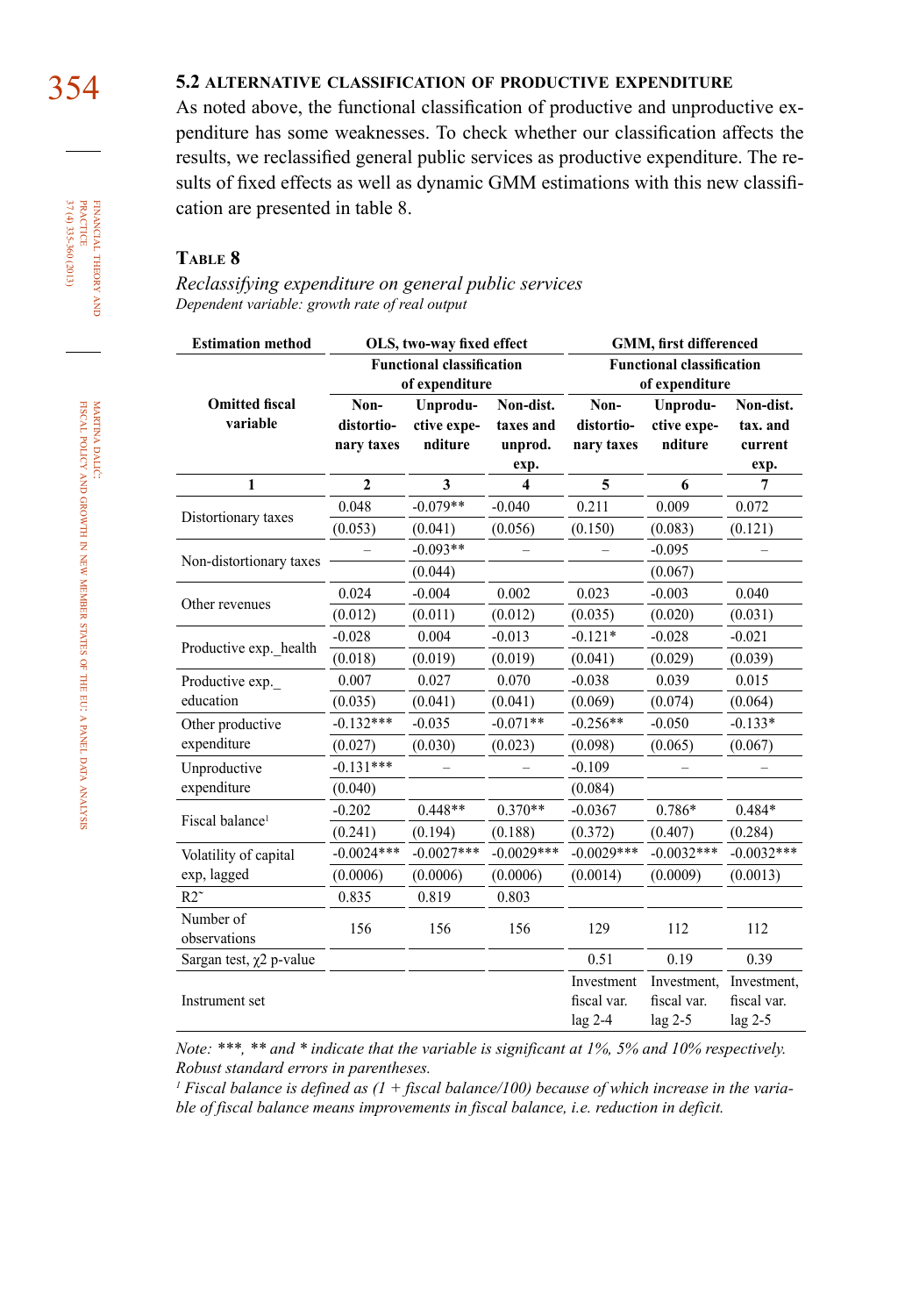The coefficients on macroeconomic control variables are not reported as their si-<br>355 gns and levels of significance remained unchanged.

The reclassification of expenditure on general public services from unproductive to productive did not change the results much. The coefficient on expanded productive expenditure remains negative and statistically significant. However, the negative coefficient on the now narrower unproductive expenditure is not statistically significant in the new specification.

# **6 conclusion**

The empirical results presented in this paper provide only weak support for the potential impact of government expenditure on growth in the new member states of the EU. We do not find evidence of a positive impact of expenditure on health and education on growth. The effects of government investment expenditure on growth are weak and are not present in the dynamic specification. When the effect of government investment on growth is observed, it is due to changes in the structure of total expenditure, i.e. it is present only if total expenditure is reduced, so that that the negative effects of government size on growth are lower. These results are surprising and require further investigation and possibly a more detailed breakdown of data on health, education and investment expenditure. On the other hand, we find evidence that the high volatility of government investment has its own direct negative effects on growth, which are independent of the growth effects of the level of investment expenditure.

We find no support for the conjecture in the literature that shifts toward non-distortionary taxes such as indirect taxes on goods and services have a positive effect on growth. Relying on non-distortionary taxes to increase public investment or reduce fiscal deficits has more or less the same negative effect on growth as relying on distortionary taxes.

On the other hand, when improvements in fiscal balance are achieved by either cutting unproductive expenditure or a combination of a reduction in unproductive expenditure and an increase in non-distortionary taxes, then one can observe a strong positive effect of fiscal policy on growth in this group of countries.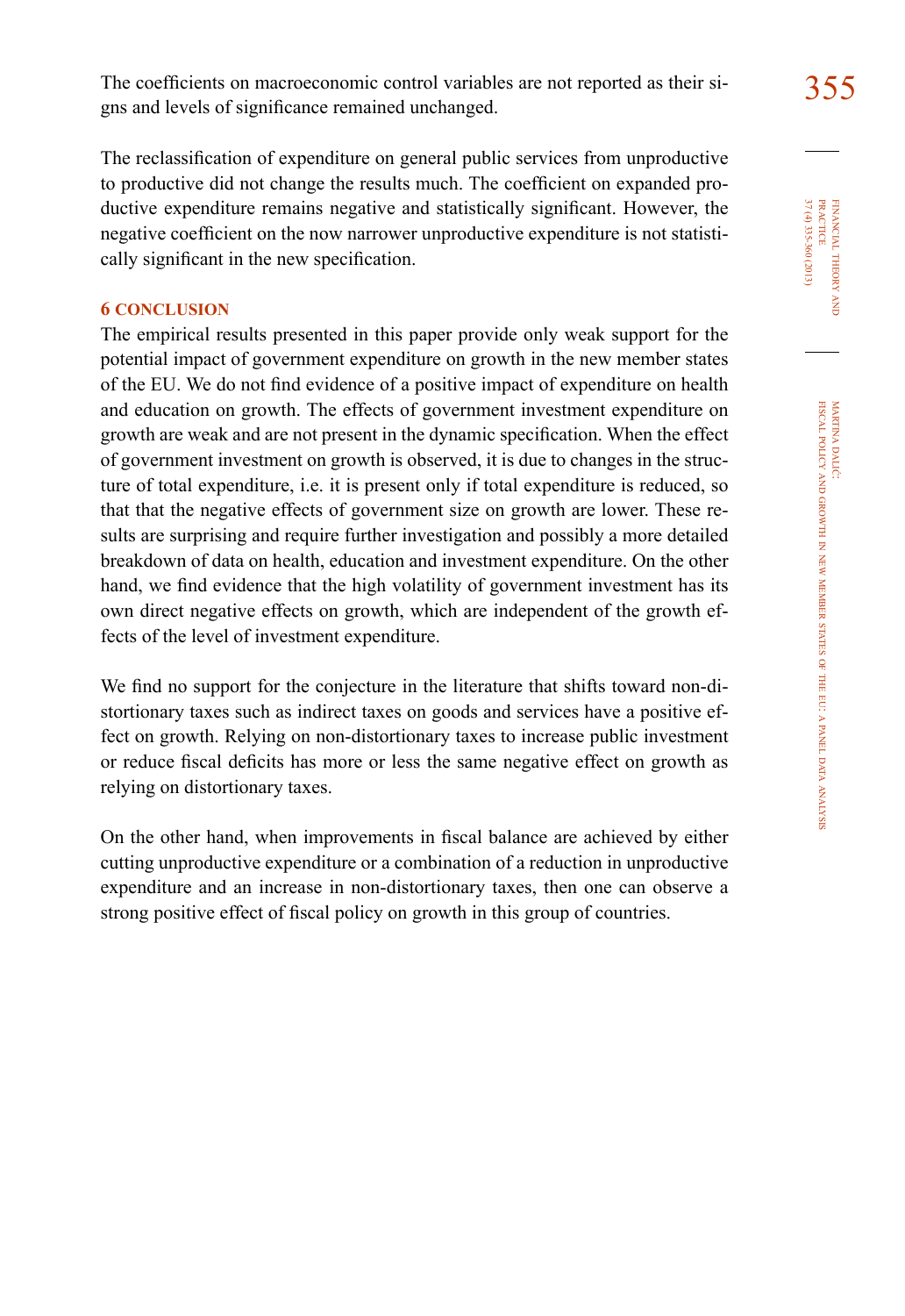# 356 **appendix**

### **data sources and description of variables**

The countries included in the analysis are Slovenia, Hungary, Poland, Slovakia, Czech Republic, Bulgaria, Romania, Estonia, Lithuania, Latvia, Malta and Cyprus, i.e. the new member states plus Croatia. Data sources include Eurostat data base, WDI data base and national sources for Croatia.

If not otherwise stated, the source of data for non-fiscal variables is the Eurostat data base available at [http://epp.eurostat.ec.europa.eu/portal/page/portal/stati](http://epp.eurostat.ec.europa.eu/portal/page/portal/statistics/search_database)[stics/search\\_database.](http://epp.eurostat.ec.europa.eu/portal/page/portal/statistics/search_database)

**Growth rate of real output** is calculated as the difference in the logarithm of real GDP in constant local currency units (with 2005 as the base year). Data for Malta in 1999 and 2000 are not available from the Eurostat database so the WDI database was used.

**GDP per capita** is the real GDP per capita in constant euro.

**Investments** are measured by the share of gross fixed investment in GDP.

**Growth of labour force** is the difference in the logarithm of the activity ratio, defined as the share of active working age population (15-65 years old) in total population of that age group.

**Openness** is defined as the GDP share of exports plus imports of goods and services (source: WDI, [http://databank.worldbank.org/data/home.aspx\)](http://databank.worldbank.org/data/home.aspx).

**Inflation** is defined as  $(1 +$  the annual percentage change in consumer prices/100). We use lagged inflation because changes in indirect taxes affect current inflation rate when one works with annual data (source: WDI).

All fiscal variables, except those for Croatia, are from the Eurostat database ([http://](http://epp.eurostat.ec.europa.eu/portal/page/portal/statistics/search_database) [epp.eurostat.ec.europa.eu/portal/page/portal/statistics/search\\_database](http://epp.eurostat.ec.europa.eu/portal/page/portal/statistics/search_database)). National sources and author's calculations are used for Croatia. All fiscal variables are related to general government and correspond to the ESA95 statistical standard. All are expressed as logarithms of the ratio to GDP.

**Total revenue** is the share of total general government revenue in GDP.

**Total expenditure** is the share of total general government expenditure in GDP.

**Fiscal balance** is defined as (1+fiscal balance/GDP).

financial theory FINANCIAL THEORY AND<br>PRACTICE<br>37 (4) 335-360 (2013) 37 (4) 335-360 (2013) practice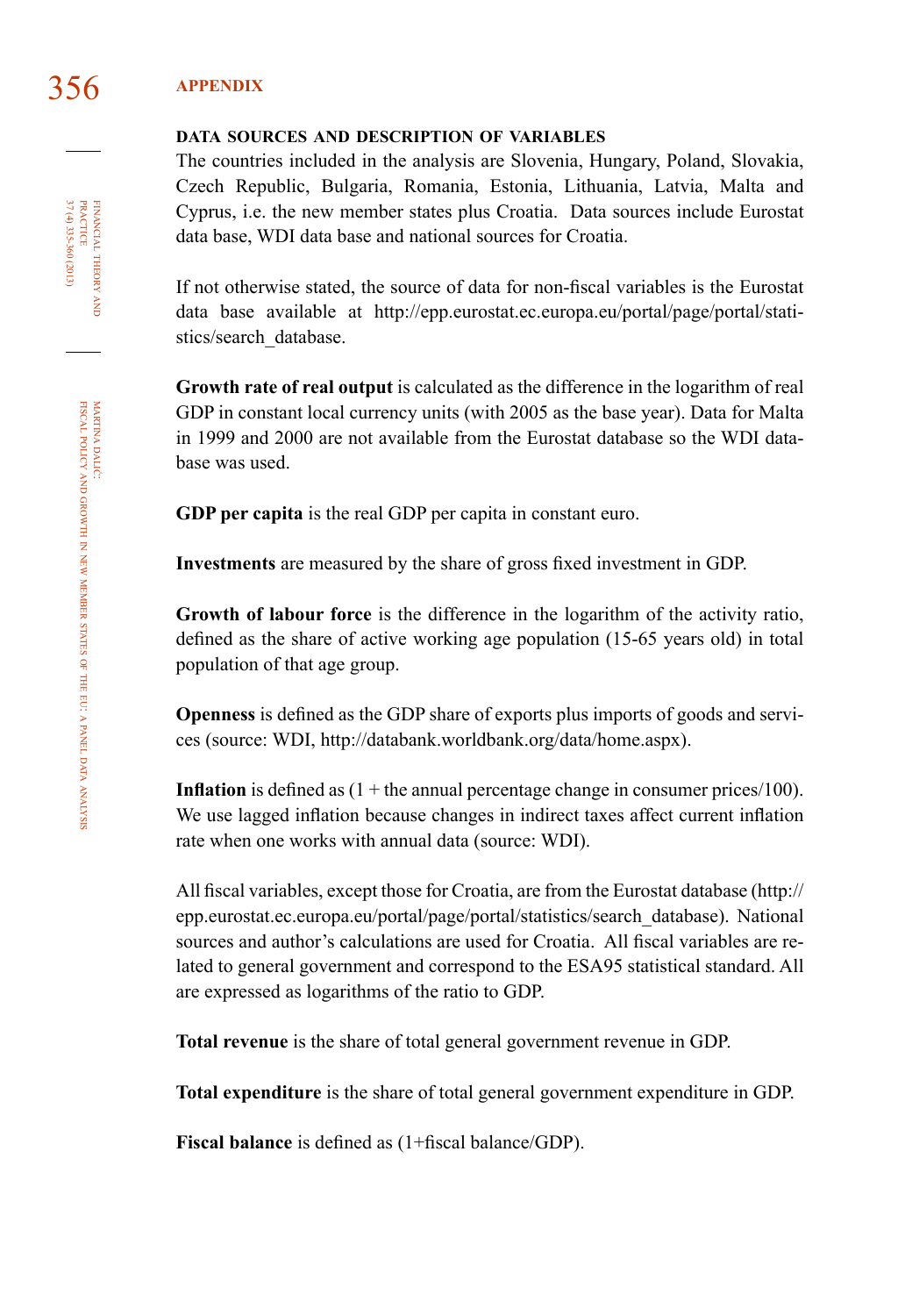357 **Distortionary taxes, non-distortionary taxes and other revenues** are expressed as percentage of GDP and represent reclassified components of total revenue as described in table 1.

**Productive expenditure\_health, productive expenditure\_education, other productive expenditure and unproductive expenditure** are reclassified components of total expenditure according to functional classification as described in table 1. All variables are expressed as a share of GDP.

**Current expenditure and investment expenditure** are reclassified components of total expenditure based on economic classification as described in table 1. Both are expressed as a share of GDP.

# **methodological note on the croatian data**

Croatian fiscal statistics is based on the GFS2001 standard and data are available after the year 2002. The Ministry of Finance's estimates of fiscal aggregates (total expenditure, total revenue and fiscal balance) in line with the ESA95 standard are available in EU related documents since 2003. As the GFS2001 standard is close enough to the ESA95 standard to allow an appropriate comparison of disaggregated components of revenue and expenditure, it is used for disaggregated variables, while the ESA95 data are used for the overall government activity.

Missing GFS2001 observations for the period 1999-2001 were calculated by the author through an adjustment of data based on the GFS1986 standard. The adjustment was mainly related to the treatment of employers' contributions and the GFS1986 item *Net lending and repayments*. In comparison to the ESA95 total expenditure, this adjustment underestimates the level of total expenditure in 1999- 2003, because called government guarantees are not included due to the lack of reliable data.

A functional classification of general government expenditure in Croatia is not publicly available, either. The author's calculations are based on central government data and intergovernmental flows. Central government expenditure accounts for 93% of total general government expenditure, so this adjustment seems appropriate.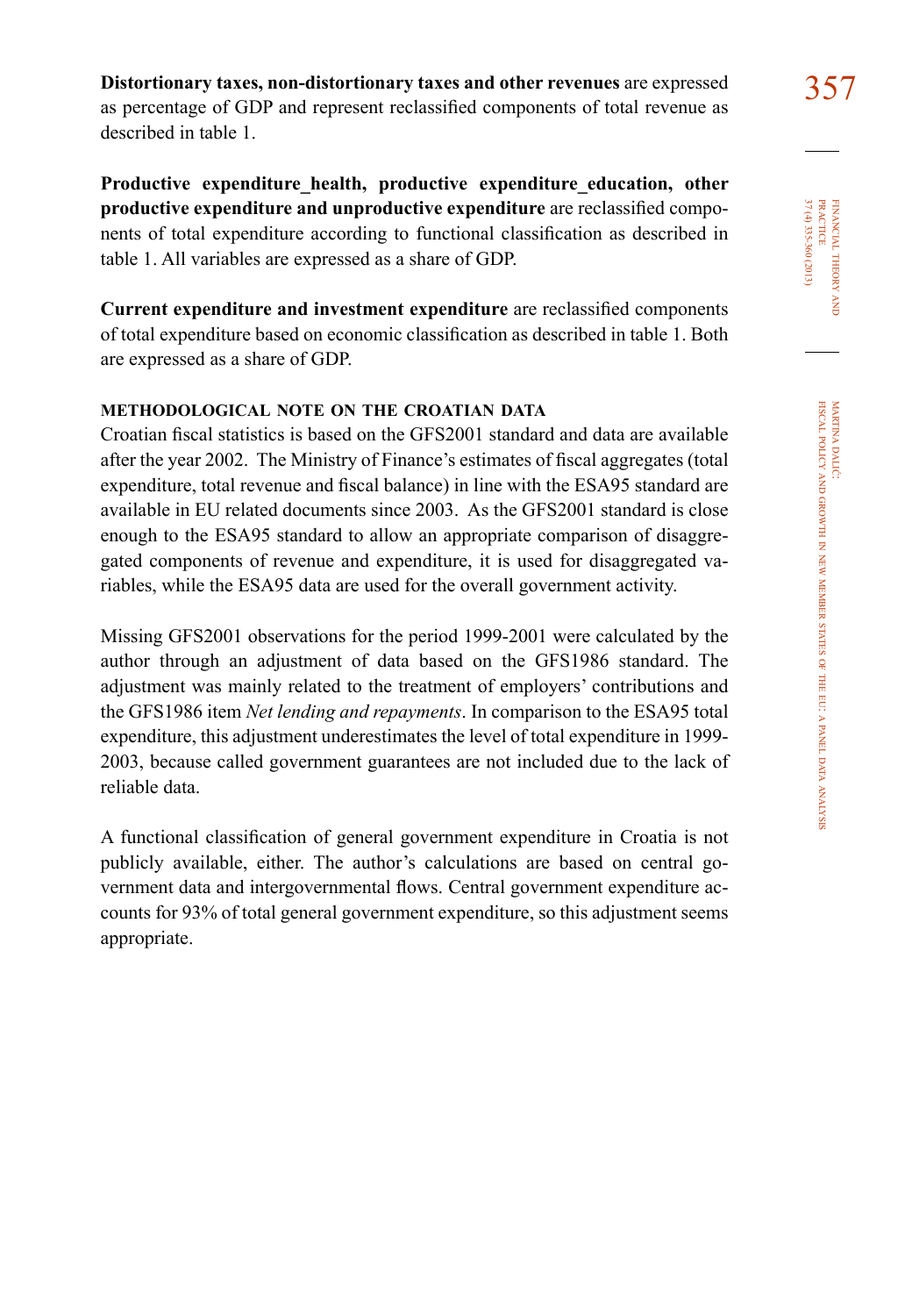# 358 **references**

- 1. Acemoglu, D. and Robinson J. A., 2012. *Why Nations Fail*. New York: Crown Business.
- 2. Adam, C. S. and Bevan, D. L., 2005. Fiscal deficits and growth in developing countries. *Journal of Public Economics*, 89(4), pp. 571-597. doi: [10.1016/j.](http://dx.doi.org/10.1016/j.jpubeco.2004.02.006) [jpubeco.2004.02.006](http://dx.doi.org/10.1016/j.jpubeco.2004.02.006)
- 3. Afonso, A. and Furceri, D., 2008. Government Size, Composition and Economic Growth. *ECB Working Paper*, No. 849 [online]. Available at: [<http://](http://www.ecb.europa.eu/pub/pdf/scpwps/ecbwp849.pdf) [www.ecb.europa.eu/pub/pdf/scpwps/ecbwp849.pdf](http://www.ecb.europa.eu/pub/pdf/scpwps/ecbwp849.pdf)>.
- 4. Aghion, P. [et al.], 2005. Volatility and Growth: Credit Constraints and Productivity-Enhancing Investment. *NBER Working Paper 11349* [online]. Avai-lable at: [<http://www.nber.org/papers/w11349.pdf?new\\_window=1>](http://www.nber.org/papers/w11349.pdf?new_window=1).
- 5. Aghion, P. and Durlauf, S., 2009. From Growth theory to Policy Design. *The Commission on Growth and Development* [online]. Available at: [<www.](http://www.growthcommission.org) [growthcommission.org](http://www.growthcommission.org)>.
- 6. Aghion, P. and Howitt, P., 1990. A Model of Growth through Creative Destruction. *NBER Working paper 3223* [online]. Available at: [<http://www.nber.](http://www.nber.org/papers/w3223.pdf) [org/papers/w3223.pdf](http://www.nber.org/papers/w3223.pdf)>.
- 7. Aghion, P., 2009. Growth and Education. *The Commission on Growth and Development* [online]. Available at: [<www.growthcommission.org](http://www.growthcommission.org)>.
- 8. Akitoby, B. [et al.], 2004. The Cyclical and Long Term Behaviour of Government Expenditures in Developing Countries. *IMF Working Paper 04/202* [online]. Available at: [<http://www.imf.org/external/pubs/ft/wp/2004/](http://www.imf.org/external/pubs/ft/wp/2004/wp04202.pdf) [wp04202.pdf](http://www.imf.org/external/pubs/ft/wp/2004/wp04202.pdf) >.
- 9. Alesina, A. [et al.], 2002. Fiscal Policy, Profits and Investment. *American Economic Review*, 92(3), pp. 571-589. doi: [10.1257/00028280260136255](http://dx.doi.org/10.1257/00028280260136255)
- 10. Alesina, A. and Ardagna, S., 2009. Large Changes in Fiscal Policy: Taxes vs. Spending. *NBER Working Paper 15438* [online]. Available at: [<http://www.](http://www.nber.org/papers/w15438.pdf?new_window=1) [nber.org/papers/w15438.pdf?new\\_window=1>](http://www.nber.org/papers/w15438.pdf?new_window=1).
- 11. Arellano, M. and Bond, S., 1991. Some Tests of Specification for Panel data: Monte Carlo Evidence and an Application to Employment Equations. *Review of Economic Studies*, 58(2), pp. 277-297. doi: [10.2307/2297968](http://dx.doi.org/10.2307/2297968)
- 12. Aschauer, D. A., 1988. Is Public Expenditure Productive? *Journal of Monetary Economics*, 23, pp. 177-200. doi: [10.1016/0304-3932\(89\)90047-0](http://dx.doi.org/10.1016/0304-3932(89)90047-0)
- 13. Barlevy, G., 2003. The Costs of Business Cycles under Endogenous Growth. *NBER Working Paper 9970* [online]. Available at: [<http://www.nber.org/pa](http://www.nber.org/papers/w9970.pdf?new_window=1)[pers/w9970.pdf?new\\_window=1>](http://www.nber.org/papers/w9970.pdf?new_window=1).
- 14. Barro, R. J., 1990. Government Spending in a Simple Model of Endogenous Growth. *Journal of Political Economy*, 98 (5), pp. 103-117. doi: [10.1086/261726](http://dx.doi.org/10.1086/261726)
- 15. Barro, R. J., 2003. Determinants of Economic Growth in a Panel of Countries. *Annals of Economics and Finance*, 4(2), pp. 231-271.

FINANCIAL THEORY PRACTICE  $\frac{37(4)335-360(2013)}{37(4)335-360(2013)}$ 37 (4) 335-360 (2013) practice financial theory and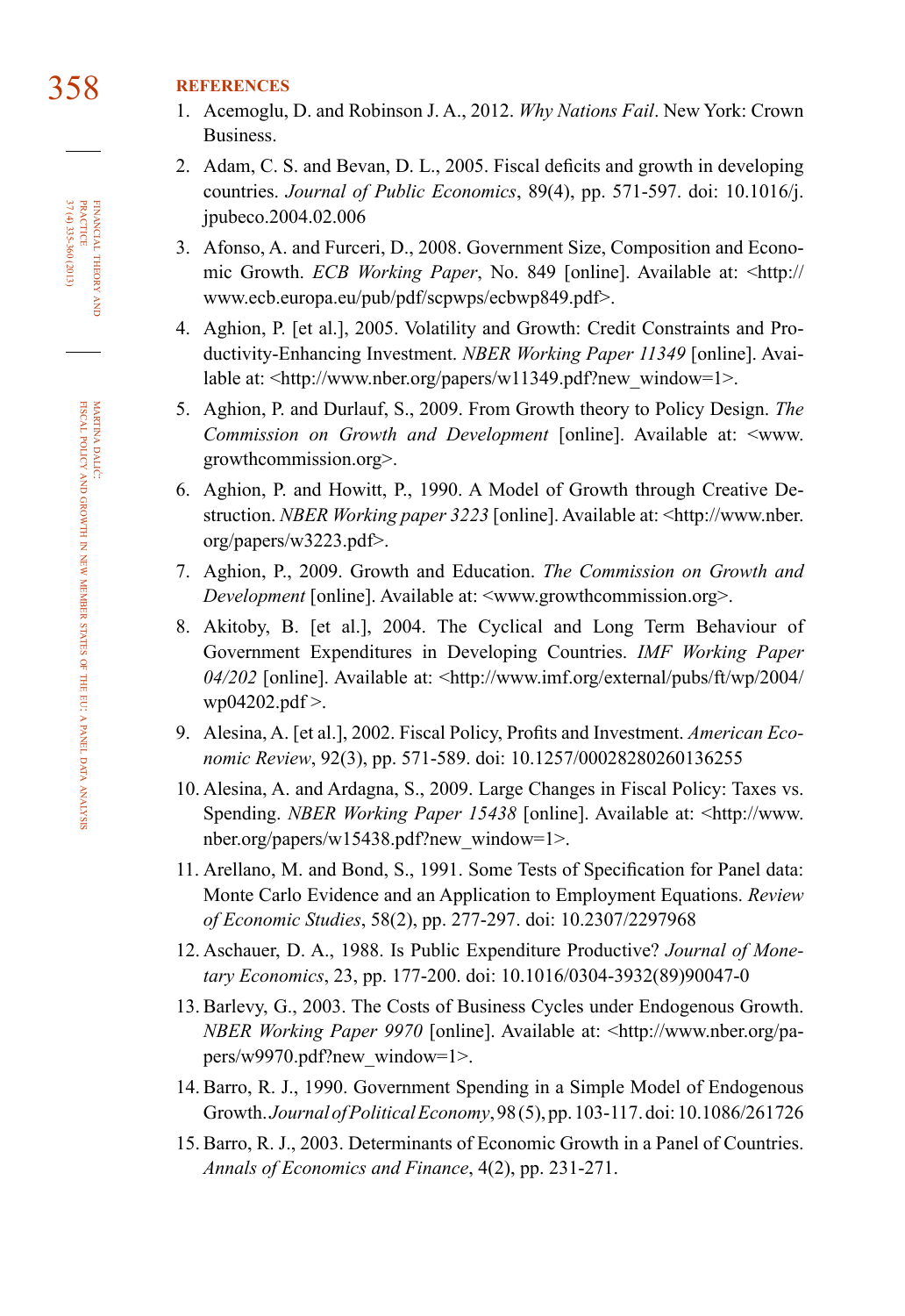- 359 16. Barro, R., 1974. Are Government Bonds Net Wealth. *Journal of Political Economy*, 82(6), pp. 1095-1117. doi: [10.1086/260266](http://dx.doi.org/10.1086/260266)
- 17. Blanchard, O. J., 1990. A Comment in O. Blanchard and S. Fisher, eds. *NBER Macroeconomic Annual 1990*. Cambridge: MIT Press, pp. 111-115.
- 18. Bleaney, M., Gemmell, N. and Kneller, R., 2001. Testing the Endogenous Growth Model; Public Expenditure, Taxation and Growth Over the Long Run. *Canadian Journal of Economics*, 34(1), pp. 36-57. doi: [10.1111/0008-4085.](http://dx.doi.org/10.1111/0008-4085.00061) [00061](http://dx.doi.org/10.1111/0008-4085.00061)
- 19. Bloom, D. E., Canning, D. and Sevilla, J., 2001. The Effect of Health on Economic Growth: Theory and Evidence. *NBER Working Paper 8587* [online]. Available at: [<http://www.nber.org/papers/w8587.pdf?new\\_window=1>](http://www.nber.org/papers/w8587.pdf?new_window=1).
- 20. Bond, S., 2002. Dynamic Panel Data Models: A Guide to Micro Data Methods and Practice. *Portuguese Economic Journal*, 1(2), pp. 141-162. doi: [10.1920/](http://dx.doi.org/10.1920/wp.cem.2002.0902) [wp.cem.2002.0902](http://dx.doi.org/10.1920/wp.cem.2002.0902)
- 21. Canning, D. and Pedroni, P., 2004. The Effect of Infrastructure on Long Run Economic Growth. *Department of Economic Working Paper*, 2004-04 [online]. Available at: [<http://web.williams.edu/Economics/wp/pedronniinfra](http://web.williams.edu/Economics/wp/pedronniinfrastructure.pdf)[structure.pdf>](http://web.williams.edu/Economics/wp/pedronniinfrastructure.pdf).
- 22. Dalić, M., 2013. Cyclical Properties of Fiscal Policy in NMS. *Journal of Post-Communist Economies*, 25(3), pp. 289-308. doi: [10.1080/14631377.2013.](http://dx.doi.org/10.1080/14631377.2013.813144) [813144](http://dx.doi.org/10.1080/14631377.2013.813144)
- 23. de Avila, D. R. and Strauch, R., 2003. Public Finance and Long Term Growth in Europe – Evidence From Panel Data Analysis. *ECB Working Paper 246*.
- 24. Devarajan, S., Swaroop, V. and Zou, H., 1996. The Composition of Public Expenditure and Economic Growth. *Journal of Monetary Economics*, 37(2-3), pp. 313-344. doi: [10.1016/0304-3932\(96\)01249-4](http://www.ingentaconnect.com/content/els/03043932/1996/00000037/00000002/art01249)
- 25. Easterly, W. and Rebelo, S., 1993. Fiscal Policy and Economic Growth: An Empirical Investigation. *Journal of Monetary Economics*, 32(3), pp. 417-458. doi: [10.1016/0304-3932\(93\)90025-B](http://dx.doi.org/10.1016/0304-3932(93)90025-B)
- 26. Fatas, A. and Mihov, I., 2003. The Case for Restricting Fiscal Policy Discretion. *The Quarterly Journal of Economics*, 118(4), pp. 1419-1448. doi: [10.1162/003355303322552838](http://dx.doi.org/10.1162/003355303322552838)
- 27. Fatas, A. and Mihov, I., 2009. Macroeconomic Policy: Does it Matter for Growth the Role of Volatility. *Commission on Growth and Development, Working paper*, No. 48 [online]. Available at: [<http://www.gcbpp.org/files/Acade](http://www.gcbpp.org/files/Academic_Papers/fatas/AP_MacroeconomicPolicy_WorldBank_112009.pdf)[mic\\_Papers/fatas/AP\\_MacroeconomicPolicy\\_WorldBank\\_112009.pdf>](http://www.gcbpp.org/files/Academic_Papers/fatas/AP_MacroeconomicPolicy_WorldBank_112009.pdf).
- 28. Gemmell, N., 2001. Fiscal Policy in a Growth Framework. *WIDER Discussion paper*. 84 [online]. Available at: [<https://www.econstor.eu/dspace/bitstre](https://www.econstor.eu/dspace/bitstream/10419/53009/1/335132111.pdf)[am/10419/53009/1/335132111.pdf](https://www.econstor.eu/dspace/bitstream/10419/53009/1/335132111.pdf)>.